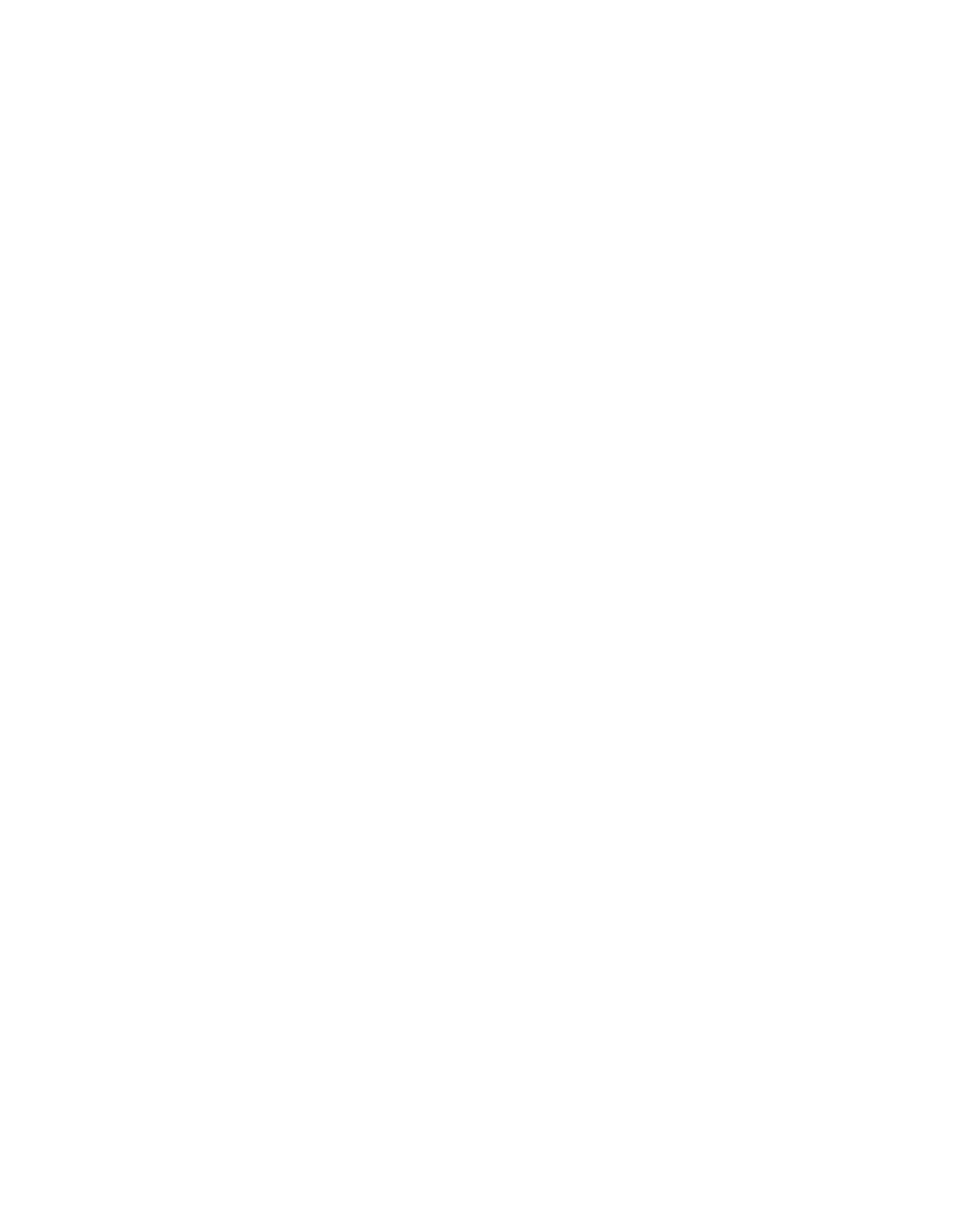

#### JUDGE TAMMIE K. HURSH

March 27, 2017

The Board of County Commissioners Allen County Courthouse P.O. Box 1243 Lima, Ohio 45802

And

The Council of the City of Lima City Municipal Building 50 Town Square Lima, Ohio 45801

Dear Public Officials:

 Pursuant to the Ohio Revised Code Section 1901.14, Paragraph (D), the Annual Report of the Lima Municipal Court for the year 2016 is hereby submitted for your consideration.

\_\_\_\_\_\_\_\_\_\_\_\_\_\_\_\_\_\_\_\_\_\_\_\_\_\_\_\_\_\_\_\_\_\_\_\_\_\_\_\_\_\_\_\_\_\_\_\_\_\_\_\_\_\_\_\_\_\_\_\_\_\_\_\_\_\_\_\_\_\_\_\_\_\_\_\_\_\_\_\_\_\_\_\_\_\_\_

 The Annual Report is compiled from original records of the Court, which are available for your examination.

 Should you have any questions about the report, please feel free to contact my office.

Respectfully submitted,

and the

 Tammie K. Hursh Presiding and Administrative Judge

cc: Supreme Court of Ohio Mayor David Berger Auditor for the City of Lima Auditor for Allen County, Ohio Lima City Council Lima Municipal Court Clerk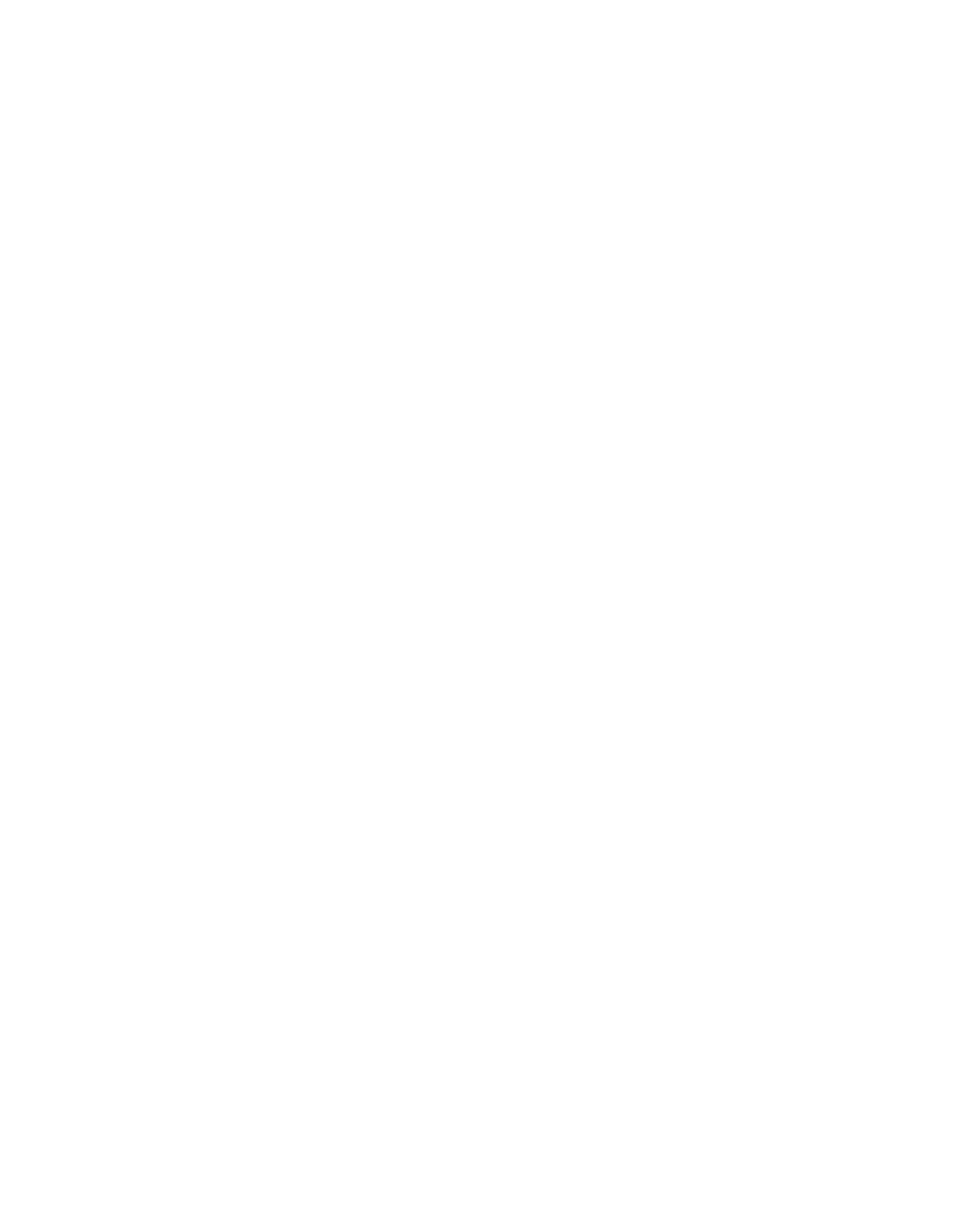### Table of Contents

Judge's Reflections of 2016

Lima Municipal Court Staff

Criminal and Traffic Misdemeanor Case Activity

Criminal Financial Summary

Civil Case Activity

Civil Financial Summary

Bailiffs' Report

Probation Department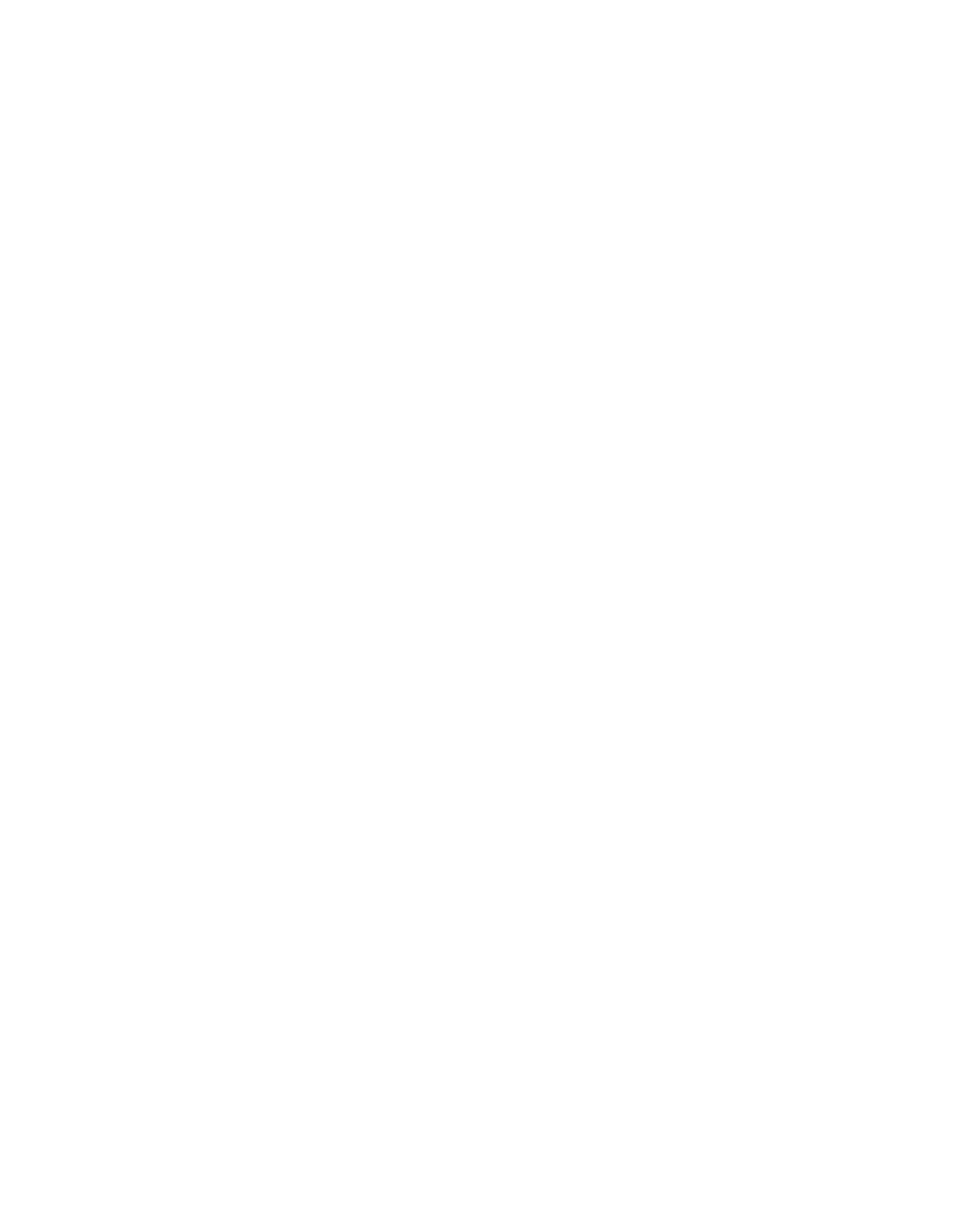## 2016 JUDGE'S REFLECTIONS

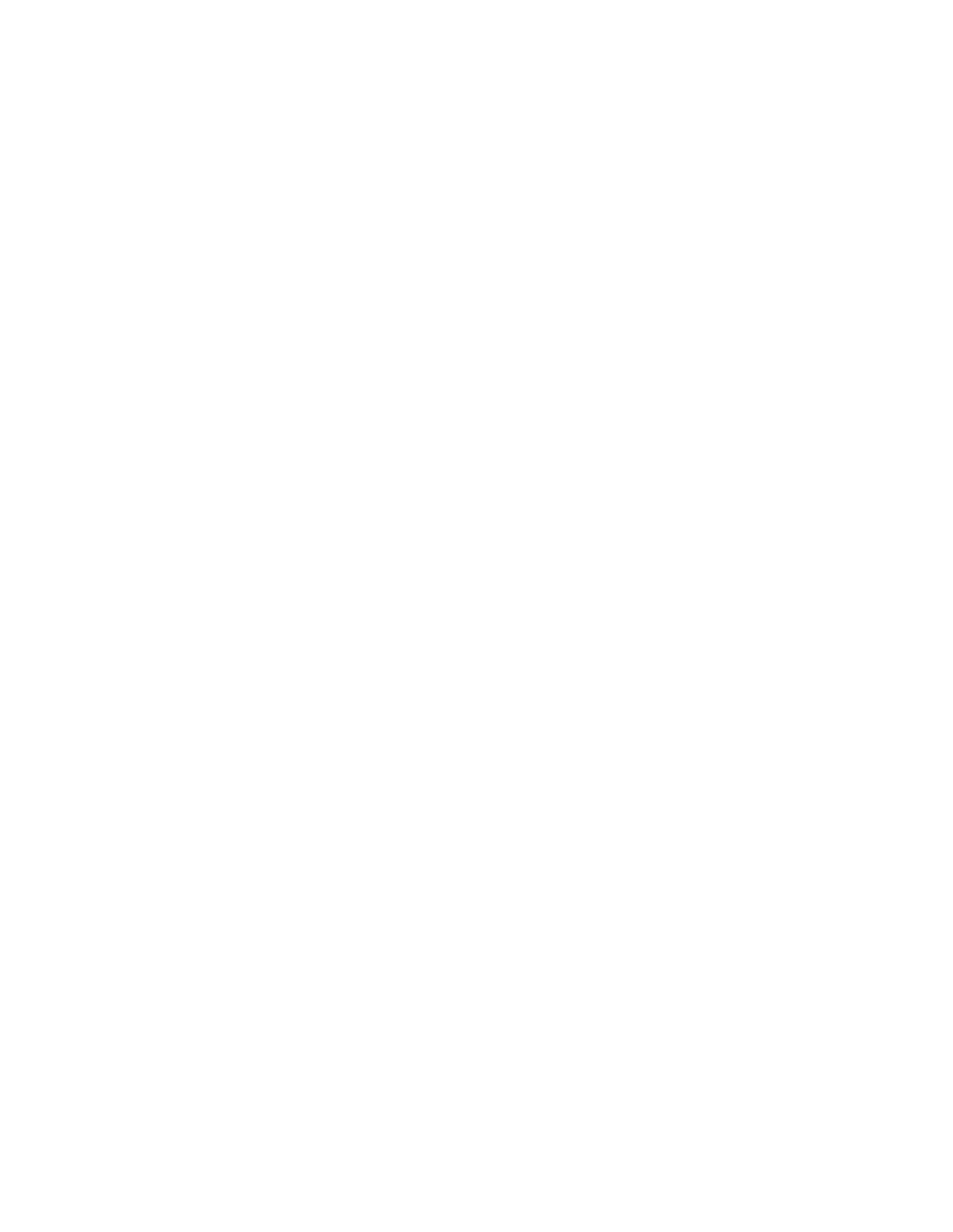#### From the desk of the Administrative/Presiding Judge

The year 2016 has brought many changes to Lima Municipal Court. The most significant was Judge David A. Rodabaugh taking office on February 26, 2016. He was appointed by the Governor to fill the unexpired term of Judge RicKard A. Workman who officially retired on January 31, 2016 after 24 years of service. We greatly appreciate the enthusiasm Judge Rodabaugh brings to the Court which includes participating in specialized dockets. We now have two treatment courts operating and have been able, with the assistance of grant funds, to employ an additional probation officer, Goia Coleman, to supervise these individuals in an intensive manner.

The importance and necessity of our Treatment Courts can be described by the number of persons and families impacted by the current drug epidemic. The Lima Municipal Treatment Court started in Courtroom Number 2 in July of 2015 and the need continues to grow. For instance, in 2015 it has been reported that 3,050 people died from drug overdoses and 1/3 were from a fentanyl-heroin mix. In 2015 there were at least 18 overdose deaths in Allen County. We expect this trend to continue as the number of drug related charges being on the rise. In 2015 there were 157 drug related charges (Heroin/Cocaine) and in 2016 there were 196 similar charges. The good news is that the Treatment Court is seeing success. Since its initiation and as of December 15, 2016 out of the 1,995 drug screens of participants only 41 tests revealed a positive result.

Also, the changes to the Court in 2016 are noticeable right at the front door. We now have auxiliary peace offices providing security for the Court. These uniformed officers are now the first persons to greet the public and have brought a new professionalism and courteousness to the building. Chief Probation Officer Jeremy Fifer has taken over the title of Chief Security Officer and is responsible for the hiring, management, and training of these officers. Currently, we employ Bob Butler, Bill Meyer, Doug Vermillion, and Reid Foust in these positions and we also plan to train our security officers to assume the duties of Deputy Bailiff.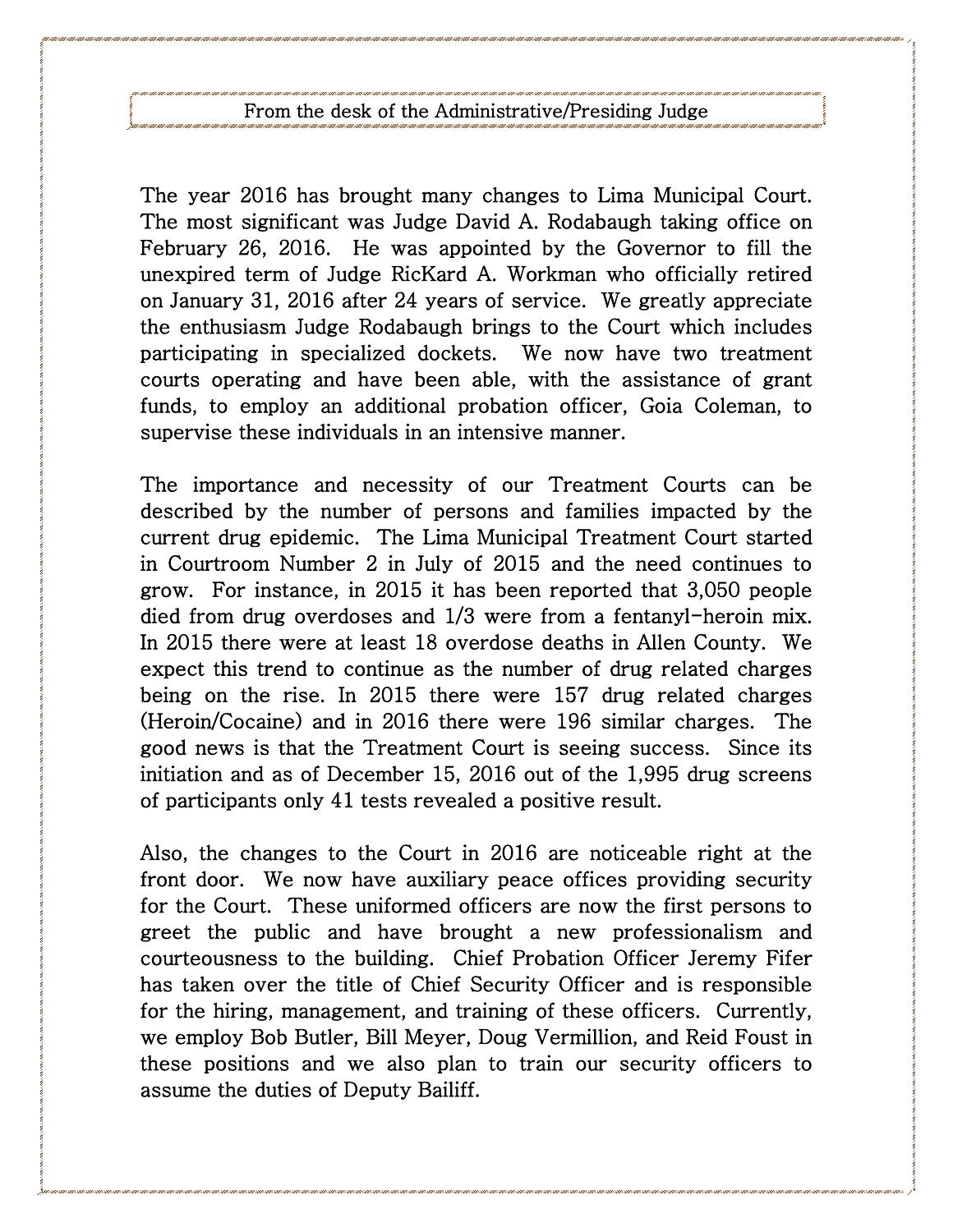Unfortunately, 2016 brought some losses in staff at the Court. Our Chief Prosecutor Jeff Routson unexpectedly passed away in April. His absence has been difficult but Rick Eddy stepped into the position and has provided continuity for the office. An additional assistant prosecutor was hired, Phillip Germann, who was formerly an intern with the office. Also, additions have been made to the staff or the Clerk's Office, namely Amanda Bassett and Shawn Stephenson. We welcome them to our municipal court family.

In addition to Judge Workman's retirement, Dick Godfrey- Bailiff and Carol Cunningham- Deputy Clerk retired this year. We will miss our retired staff and Judge Workman and wish them the best in their retirement.

Generally, the Lima Municipal Court hears misdemeanor criminal and traffic charges, which arise from violations of state code and municipal ordinances throughout Allen County, Ohio. (Total Cases – 19,299). It also hears civil cases arising throughout Allen County, Ohio. (Total Cases – 3,277). Those civil cases involve breaches of both oral and written contracts, tortious activity and forcible entry and detainer (evictions) actions. The civil division of the court also has a small claims division that hears contract and tort cases involving damages of no more than \$6,000.00, this jurisdictional amount was increased from \$3,000.00 in 2016. The court, also, hears appeals and petitions from actions of the Bureau of Motor Vehicles which arise in Allen County, Ohio.

The numerical figures, which follow, will tell the statistical story of the Lima Municipal Court for 2016. They do not express the dedication, which the employees of this court show daily in the performance of their duties. I hope this letter can adequately convey my admiration for them.

Respectfully submitted,

In K Plus

Tammie K. Hursh, Administrative/Presiding Judge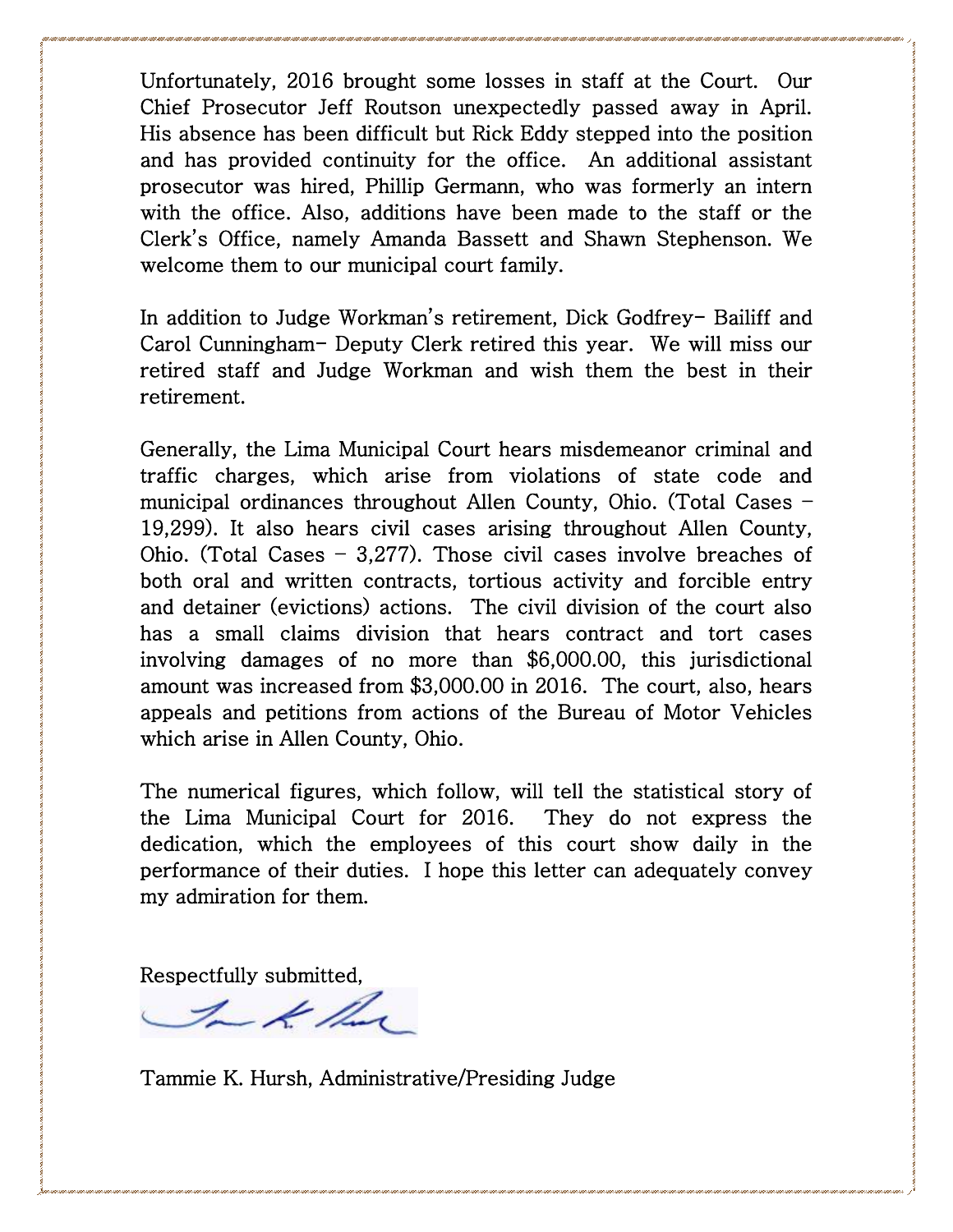# 2016 COURT

## PERSONNEL

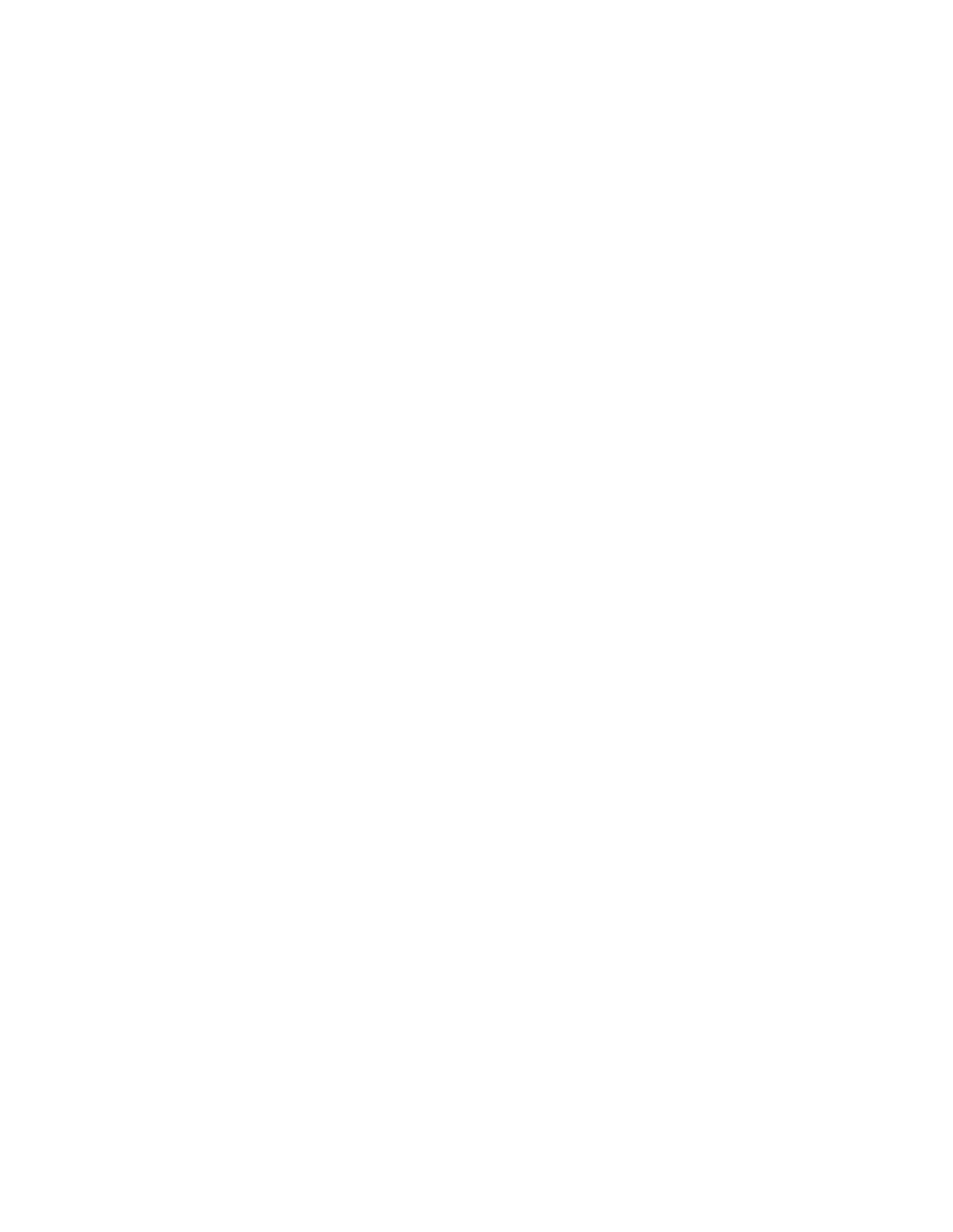#### **LIMA MUNICIPAL COURT PERSONNEL**

#### COURTROOM NUMBER ONE

#### JUDGE: DAVID A. RODABAUGH

BETTY BOROFF ELIZABETH BAILEY BRANDY HOLLSTEIN

### DEPUTY BAILIFFS: ASSIGNMENT COMMISSIONER:

JUDGE:

RICKARD A. WORKMAN-retired January 31, 2016

#### COURTROOM NUMBER TWO

PRESIDING AND ADMINISTRATIVE JUDGE: TAMMIE K. HURSH

COURT ADMINISTRATOR: LISA DETERS

LAURA TIDD

DEPUTY BAILIFF: ASSIGNMENT COMMISSIONER: CHRIS ZOFKIE BARB DECKER

#### COURTROOM NUMBER THREE

MAGISTRATE: RICHARD K. WARREN

DEPUTY BAILIFF: CHERYL CALLAHAN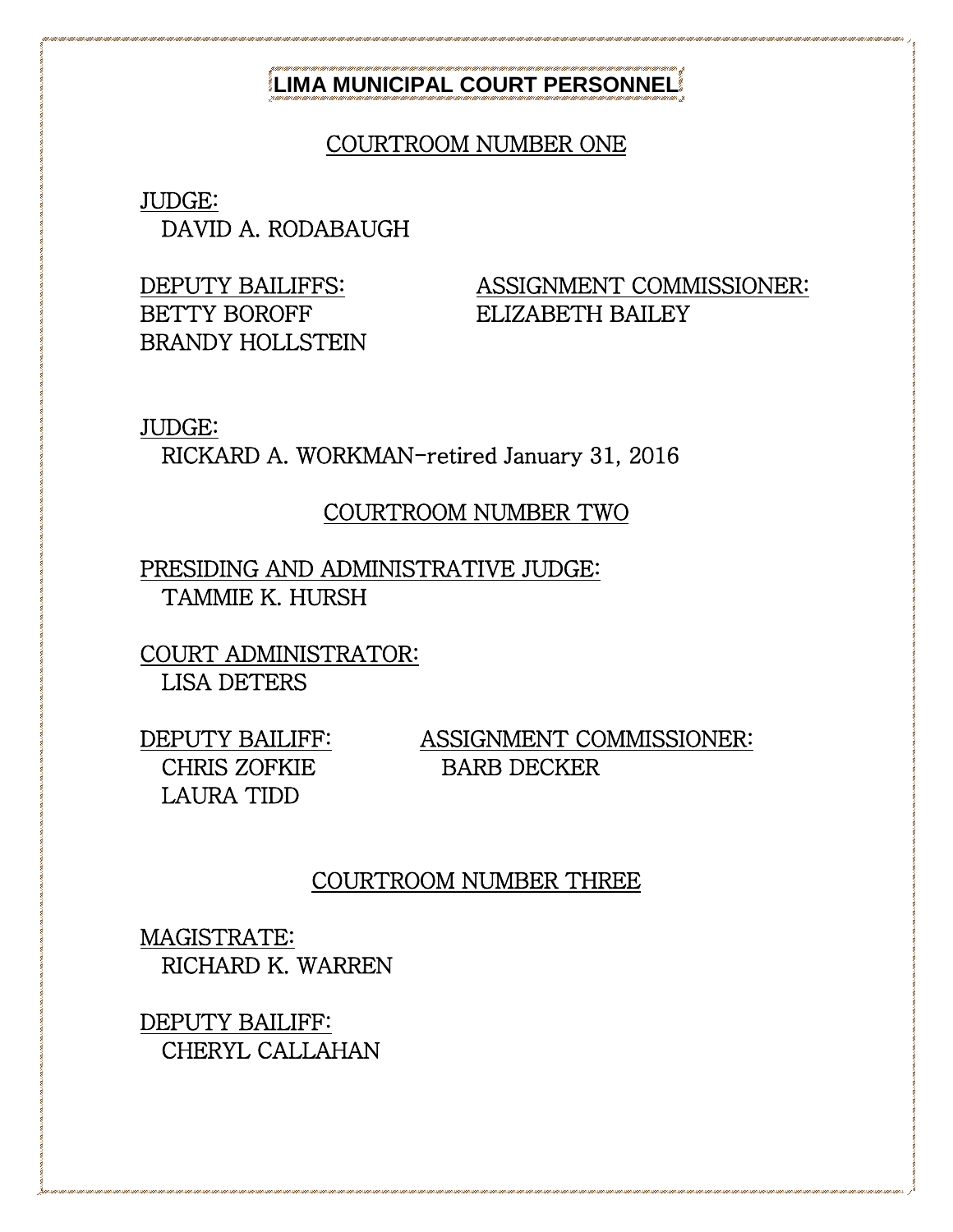#### BAILIFFS

#### CHIEF BAILIFF: BILL BARNES

DEPUTY BAILIFF: J. BRIAN MAGINNITY

PART-TIME BAILIFFS: DICK GODFREY-retired September 23, 2016 DICK SHADE

#### PROBATION DEPARTMENT

CHIEF PROBATION OFFICER/CHIEF SECURITY OFFICER: JEREMY FIFER

PROBATION OFFICERS: BRETT HOLMGREN BRANDON HOEHN MELISSA FORD KESHA MICUE

DRUG COURT OFFICER: GOIA COLEMAN

DEPUTY BAILIFF: DENISE RICHARDSON

#### **SECURITY**

SECURITY OFFICERS: ROBERT BUTLER BILL MEYER H. REID FOUST DOUG VERMILLION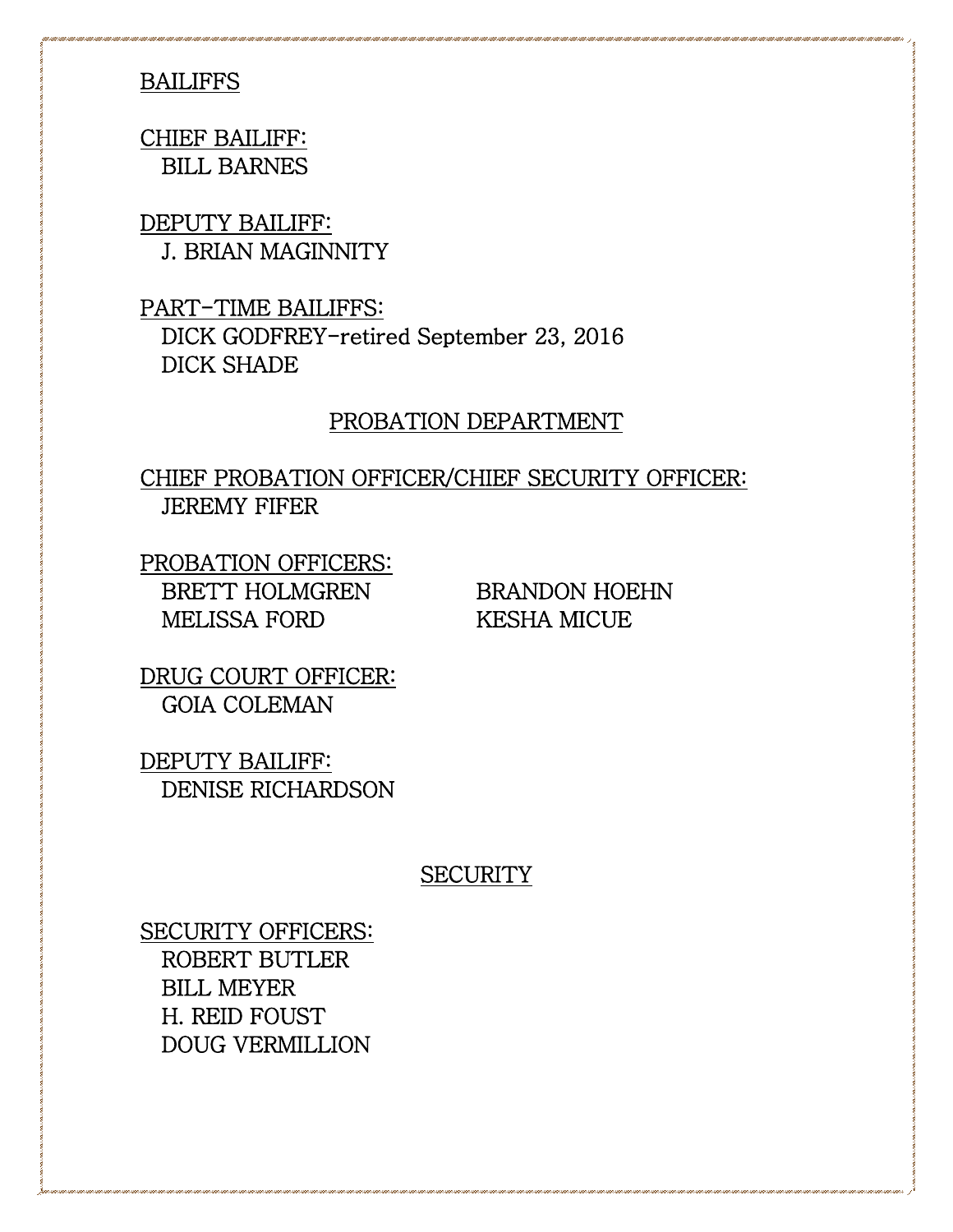#### LIMA CITY PROSECUTORS OFFICE

#### CITY LAW DIRECTOR: ANTHONY L. GEIGER

DEPUTY LAW DIRECTOR/CIVIL PROSECUTOR: JOHN PAYNE ANTHONY DIPIETRO

CHIEF PROSECUTOR JEFF ROUSTON – deceased April 1, 2016 E. RICHARD EDDY

CRIMINAL PROSECUTORS: NICOLE SMITH PHIL GERMANN –hired December 5, 2016

DEPUTY CLERKS: TIFFANY MAY JESSICA RAHRIG

#### PUBLIC DEFENDERS

CHIEF PUBLIC DEFENDER: F. STEPHEN CHAMBERLAIN

ATTORNEYS AT LAW: WILLIAM F. KLUGE ROBERT A. GRZYBOWSKI MICHAEL J. SHORT

OFFICE MANAGER: LEE ANN HINKLE

SECRETARY: LISA RIEMAN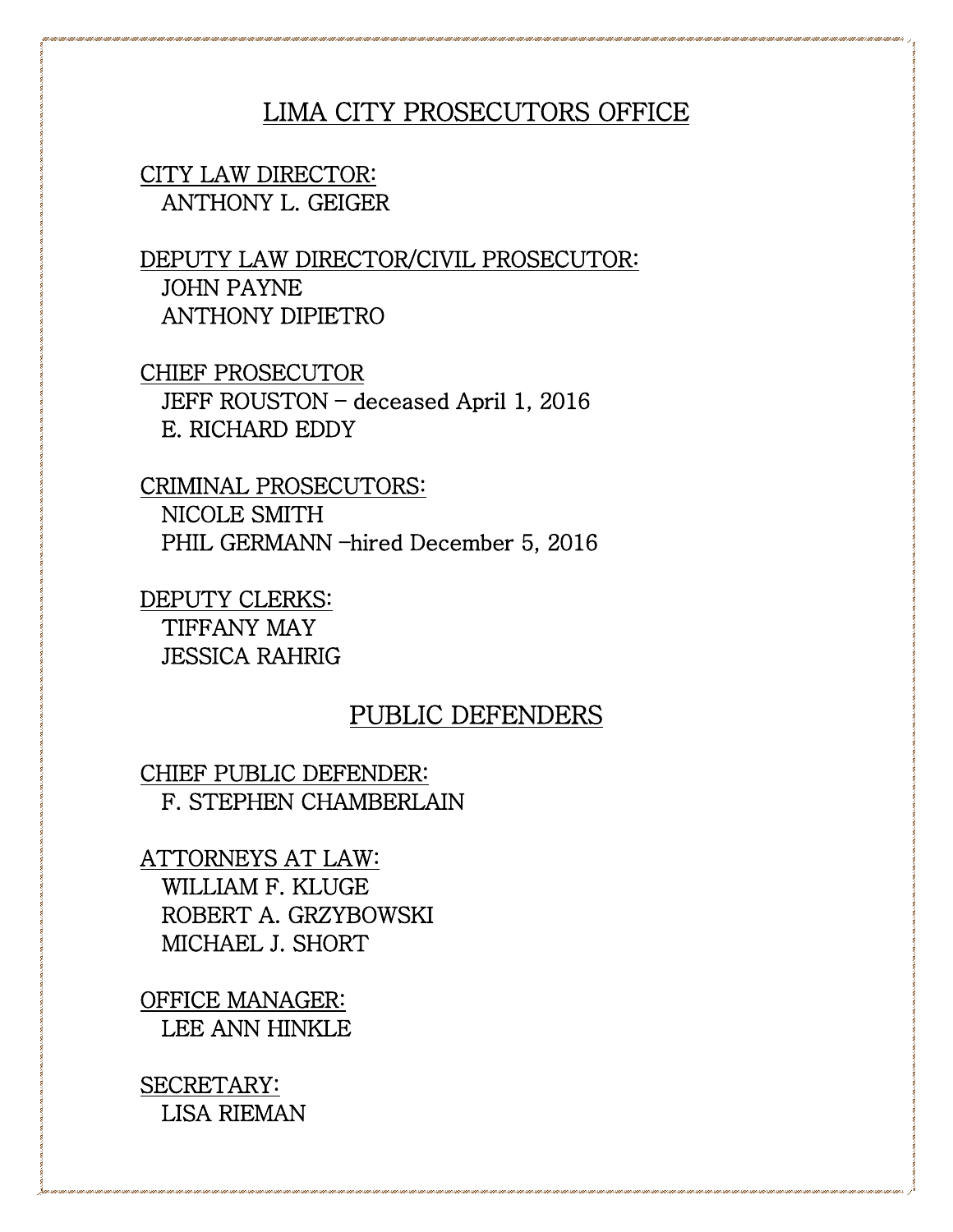#### CLERK OF COURT'S OFFICE

CLERK OF COURT: JIM LINK

#### SYSTEMS ADMINISTRATOR: MATTHEW SCHMUNK

#### CIVIL DIVISION

CHIEF DEPUTY CLERK: PAM WRIGHT

DEPUTY CLERKS: KIM REX CAROLYN FLOYD CAROL CUNNINGHAM – retired November 30, 2016 CRYSTAL DILBORNE

SHAWN STEPHENSON – hired December 8, 2016

#### CRIMINAL DIVISION

CHIEF DEPUTY CLERK: BRENDA BENEDICT

DEPUTY CLERK/BOOKKEEPER: ROBERTA BEEMER

COLLECTIONS MANAGER/TRAINER TERRI HAMMER

DEPUTY CLERKS: DIONNE SHOOK TERRI DAWSON CARMEN MILLER LUCINDA DALEY ANGELA CLARK KELLY MORRIS AMANDA BASSETT BRENT RIEMESCH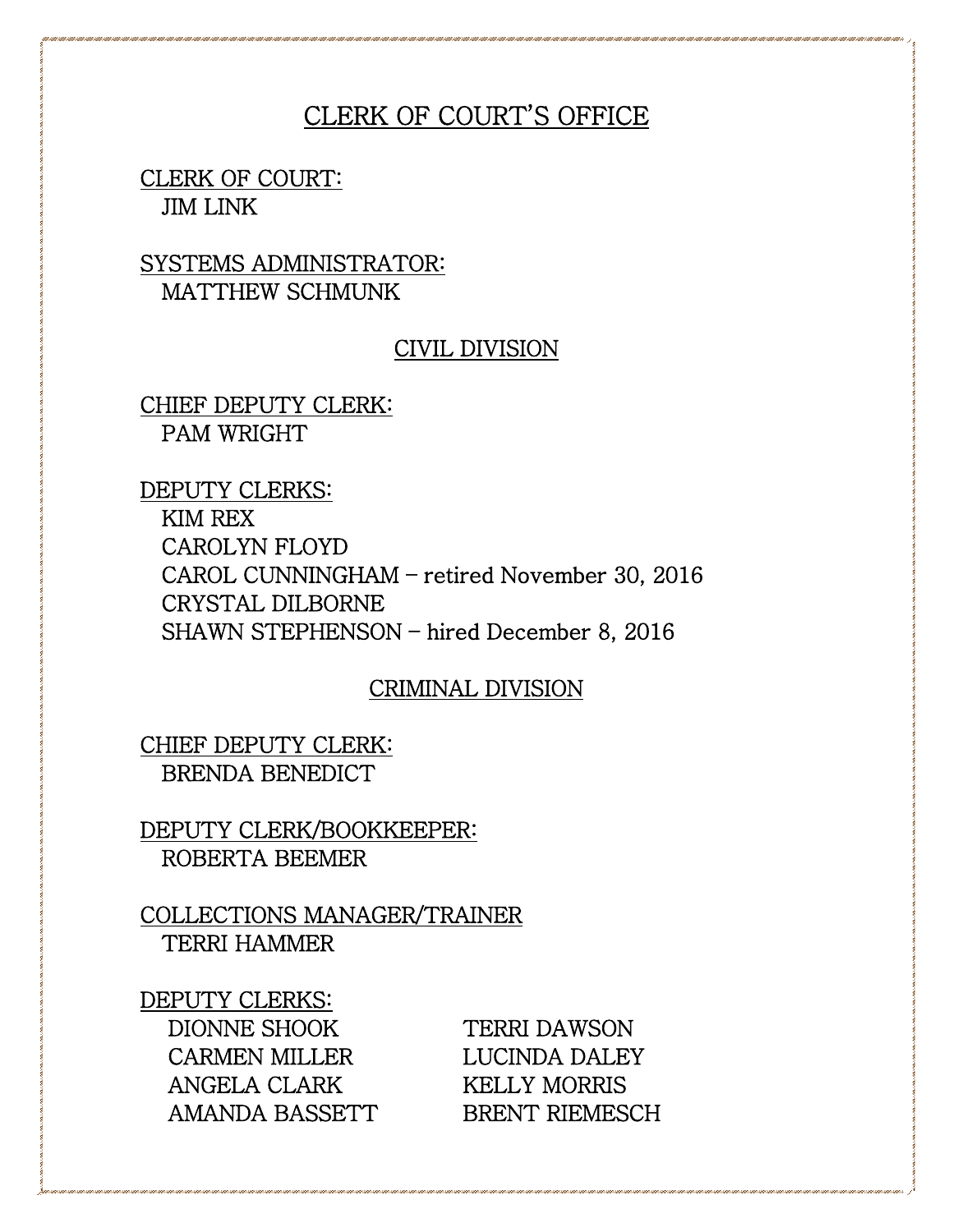## 2016 CRIMINAL AND TRAFFIC MISDEMEANOR CASE ACTIVITY

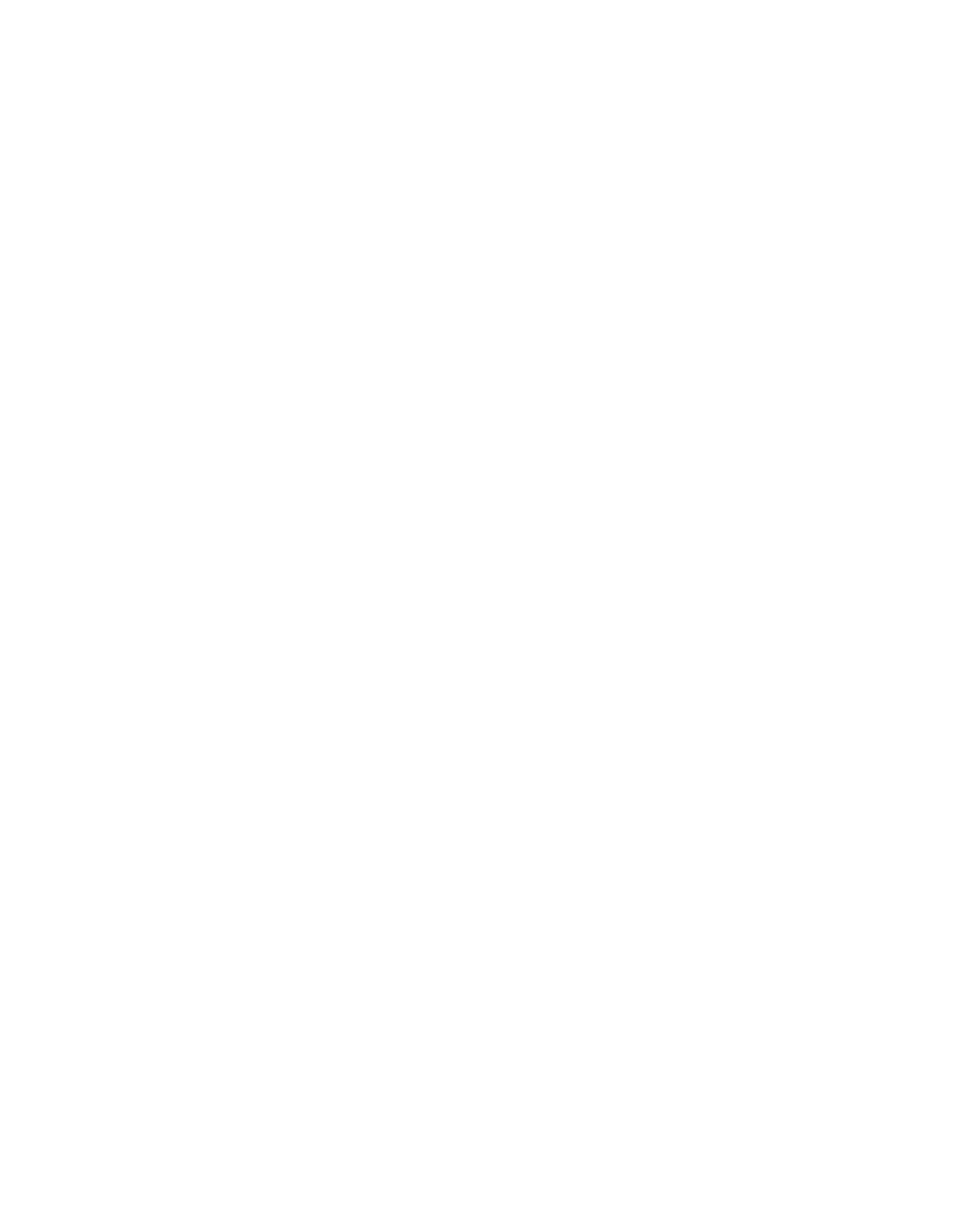#### 2016 CRIMINAL AND TRAFFIC MISDEMEANOR CASE ACTIVITY\*

#### OVERALL TOTALS

#### CRIMINAL MISDEMEANORS

#### **OVI MISDEMEANORS**

#### ALL OTHER TRAFFIC

All Statistics were taken from the computer records of The Lima Municipal Court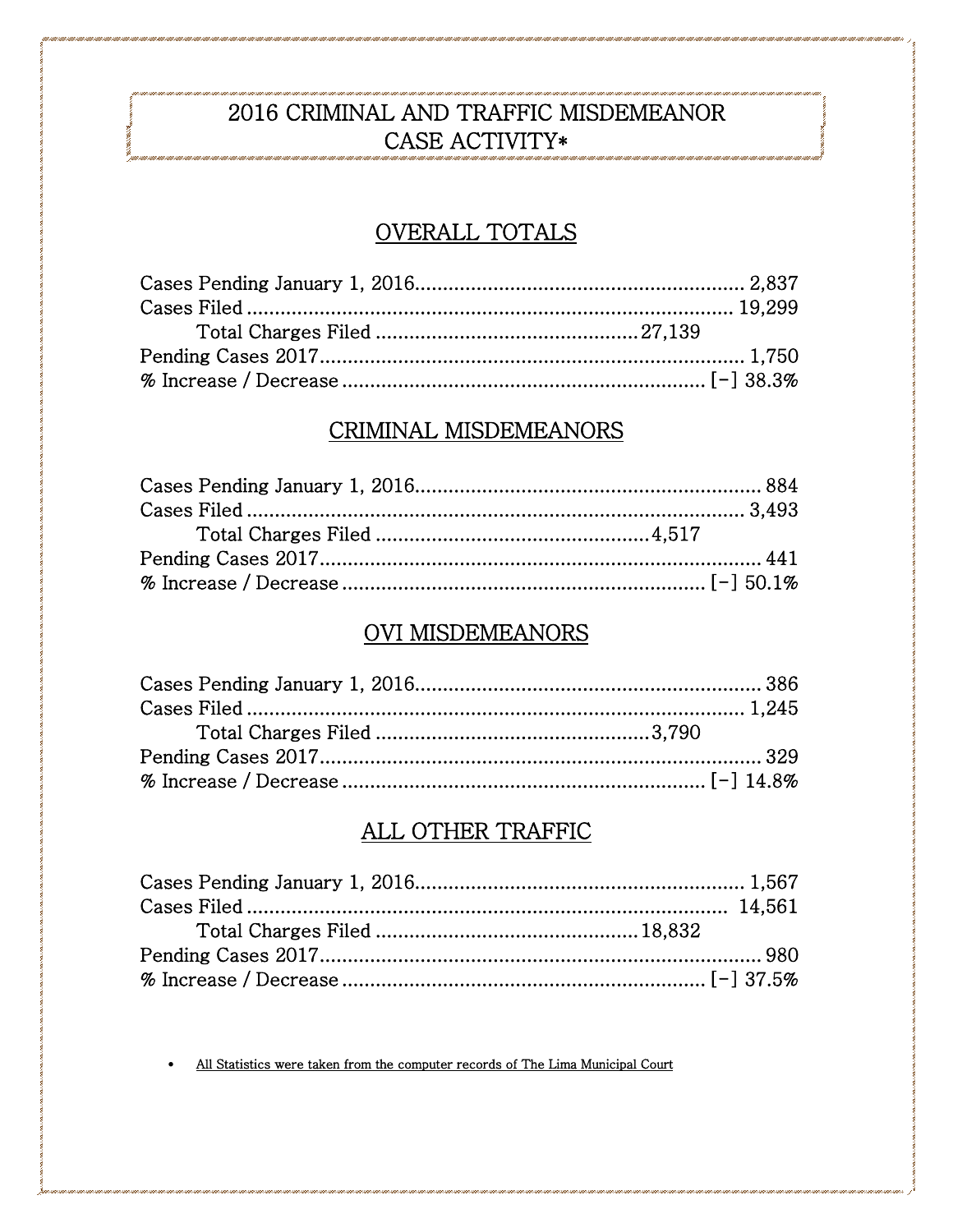#### 2016 CRIMINAL AND TRAFFIC MISDEMEANORS CASE TERMINATIONS

#### CRIMINAL MISDEMEANORS

#### By Plea of Guilty / No Contest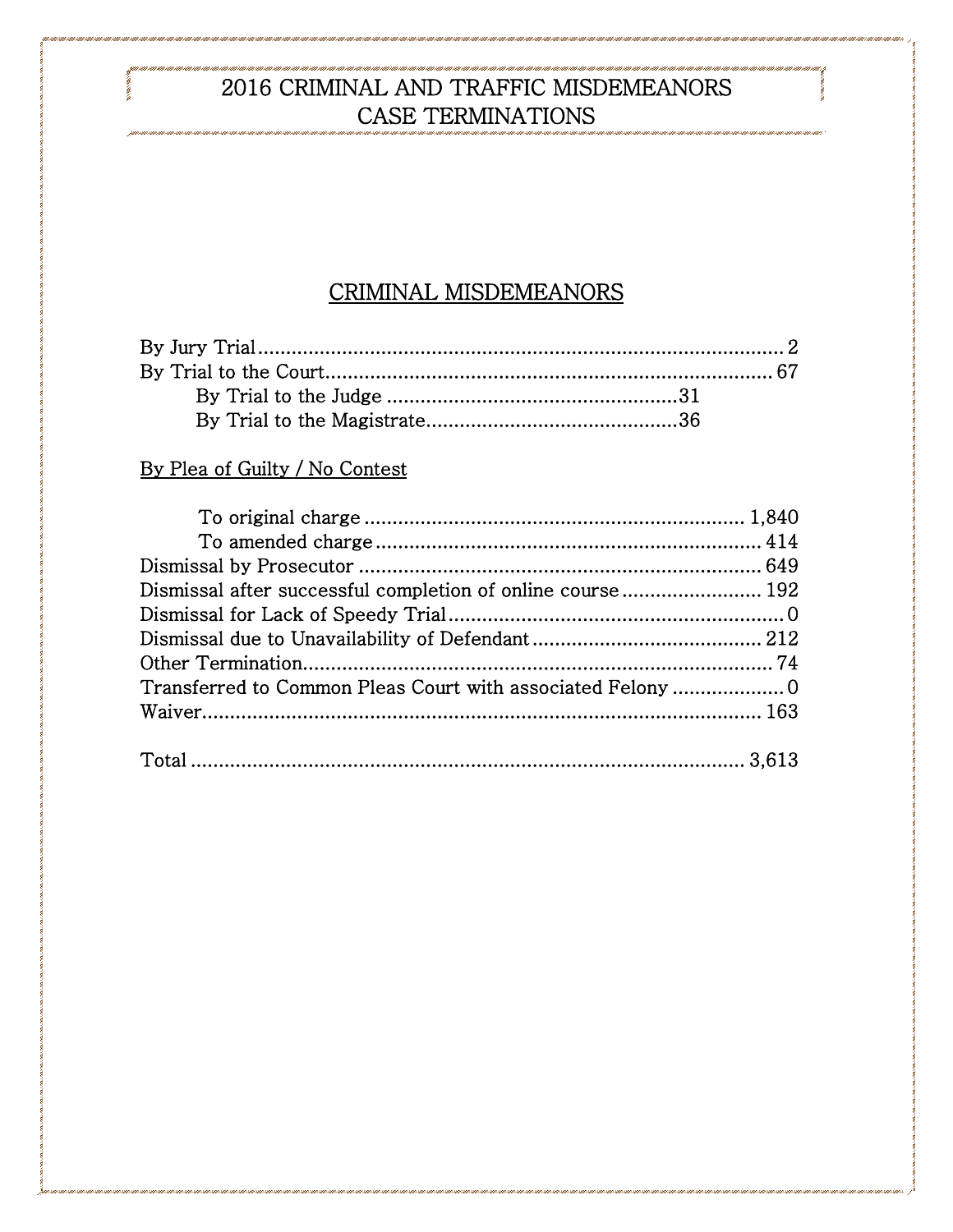#### OVI/PHYSICAL CONTROL MISDEMEANORS

#### By Plea of Guilty / No Contest

#### 

#### ALL OTHER TRAFFIC MISDEMEANORS

#### By Plea of Guilty / No Contest

| $T_{\alpha}$ |  |  |
|--------------|--|--|
|--------------|--|--|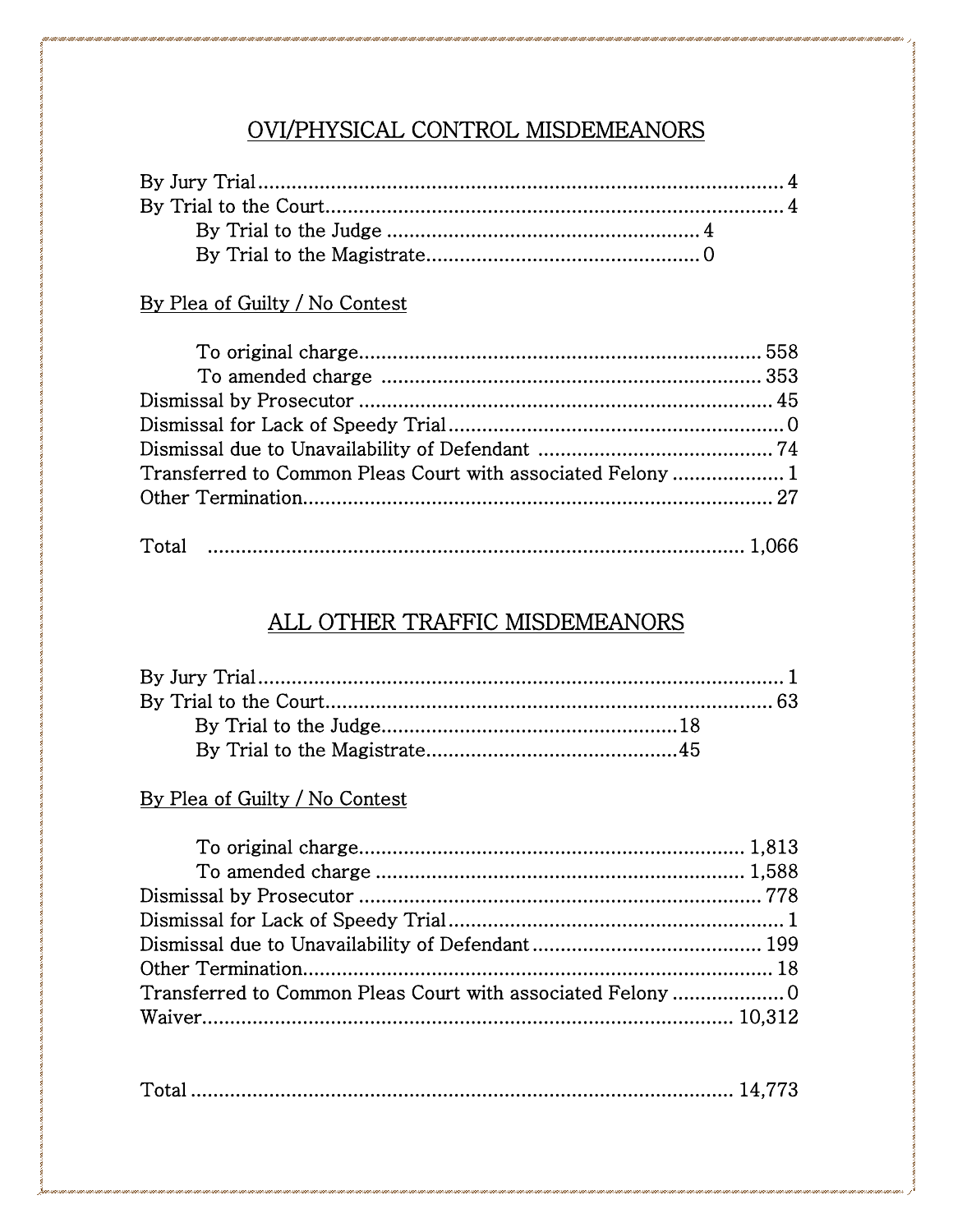#### OVERALL TOTALS

#### By Plea of Guilty / No Contest

| Dismissal after successful completion of online course 192  |  |
|-------------------------------------------------------------|--|
|                                                             |  |
|                                                             |  |
| Transferred to Common Pleas Court with associated Felony  1 |  |
|                                                             |  |
|                                                             |  |
|                                                             |  |
|                                                             |  |

| (Parking Tickets, Bonds/No charges filed, etc.) |  |
|-------------------------------------------------|--|
|                                                 |  |

\*All charges filed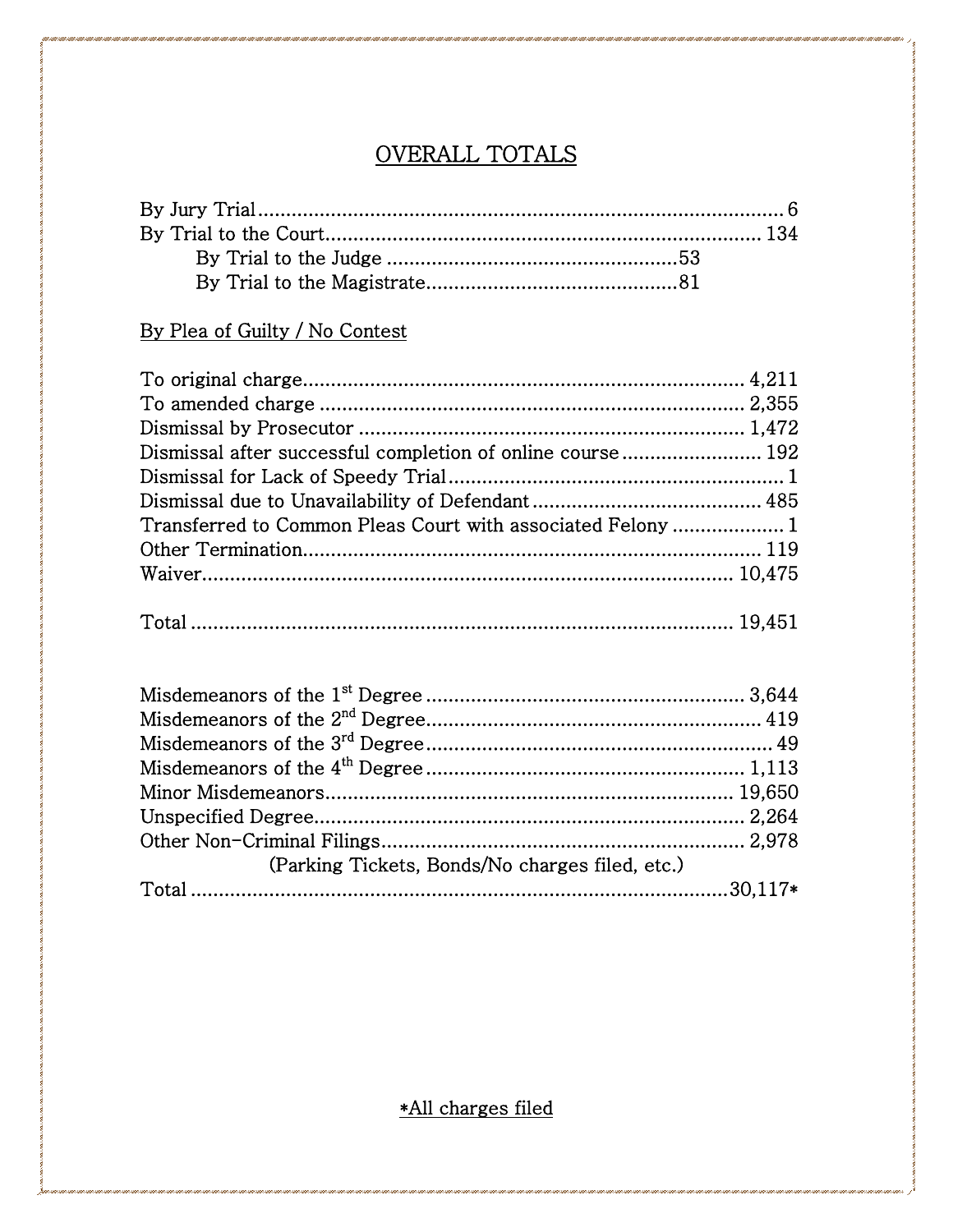#### 2016 MISDEMEANOR CRIMINAL AND TRAFFIC CASE COURT ACTIVITY

| Post-Conviction Failure to Comply with                            |  |
|-------------------------------------------------------------------|--|
|                                                                   |  |
| Post-Conviction Motions to Modify Original Sentence Hearings  271 |  |

#### FAILURE TO APPEAR

|--|--|--|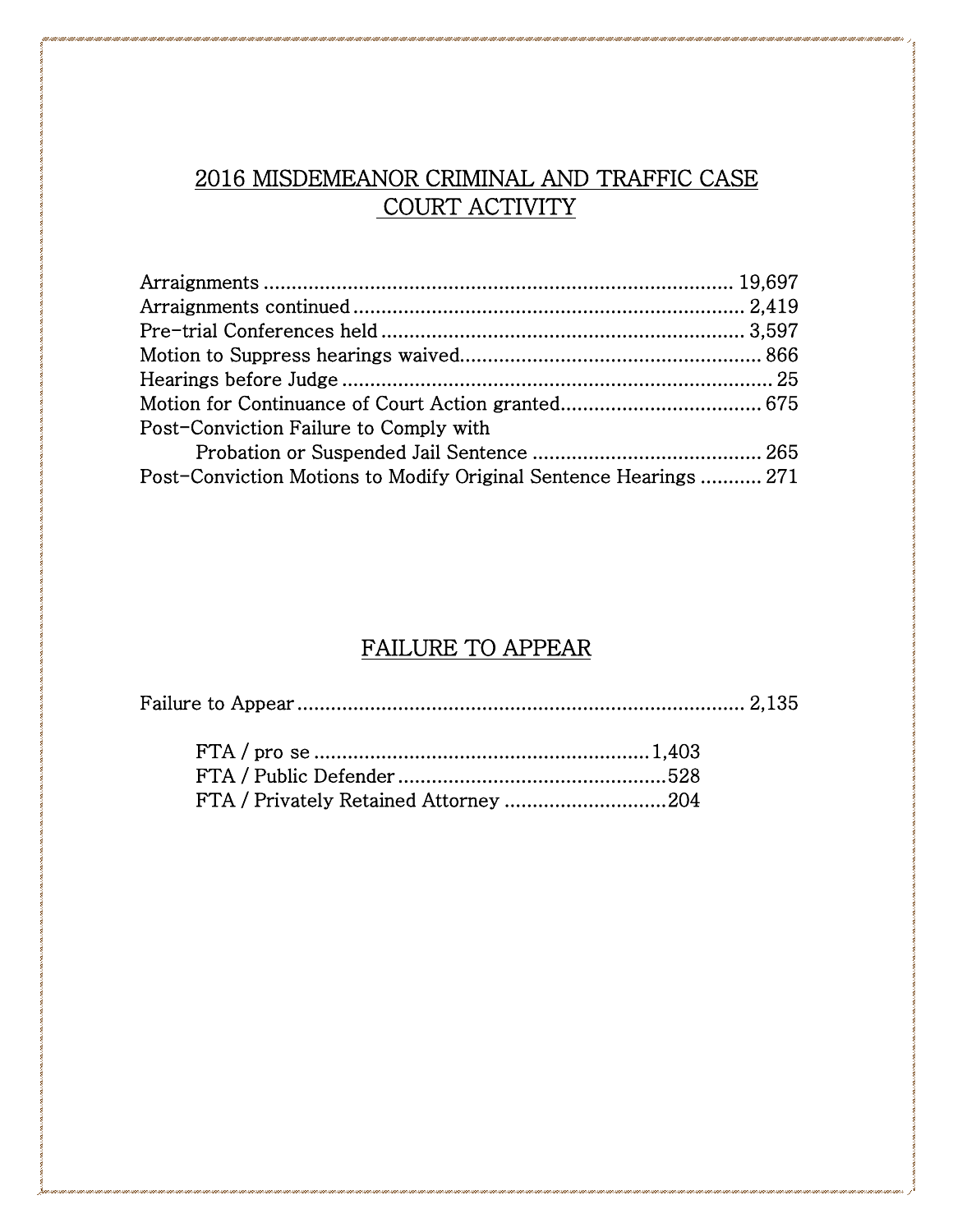#### **APPEALS FILED**

#### 2016 FELONY CASE ACTIVITY

(ani 1 ani 1 ani 1 ani 1 ani 1 ani 1 ani 1 ani 1 ani 1 ani 1 ani 1 ani 1 ani 1 ani 1 ani 1 ani 1 ani 1 ani 1 ani 1 ani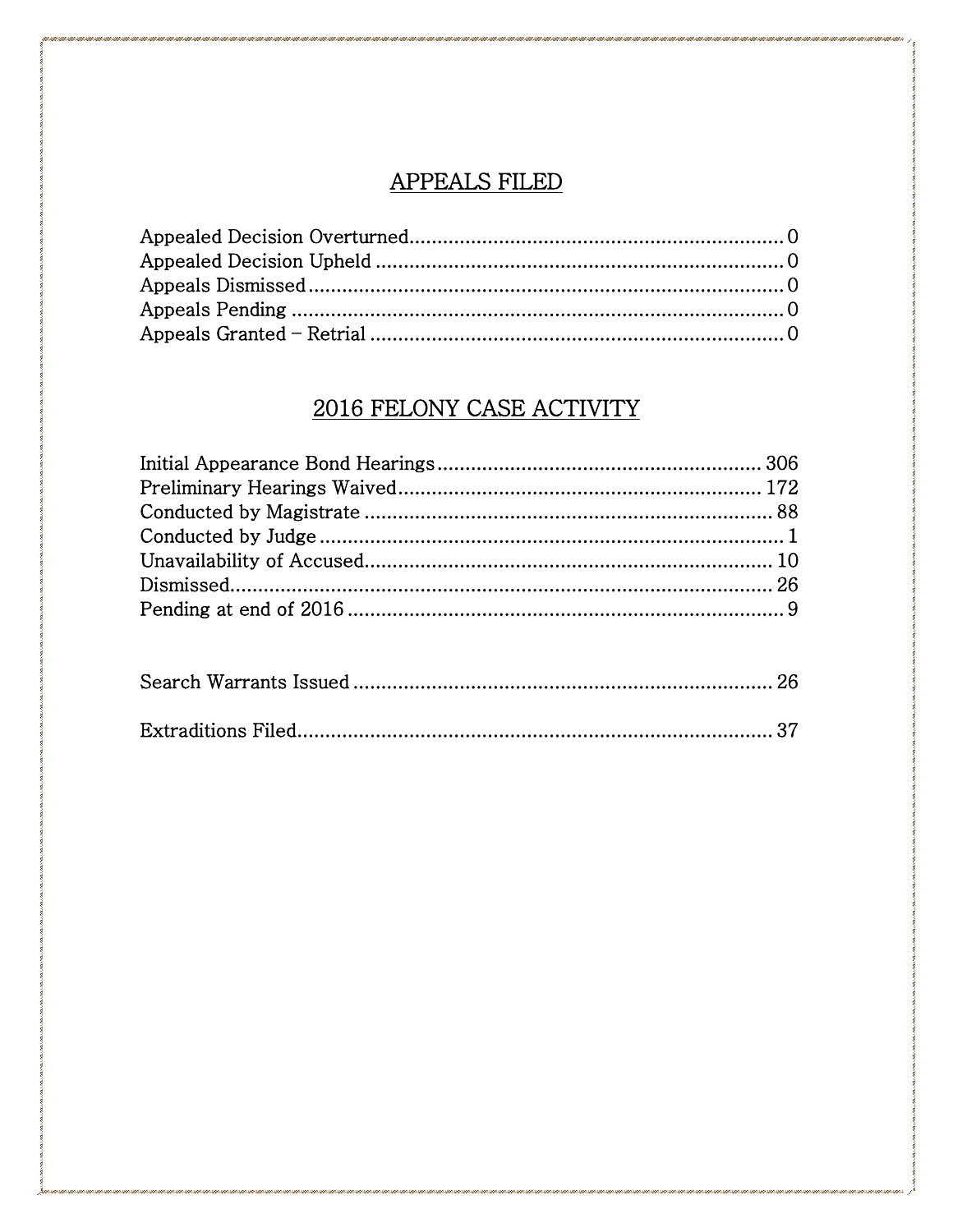## 2016 CRIMINAL AND TRAFFIC FINANCIAL **SUMMARY**

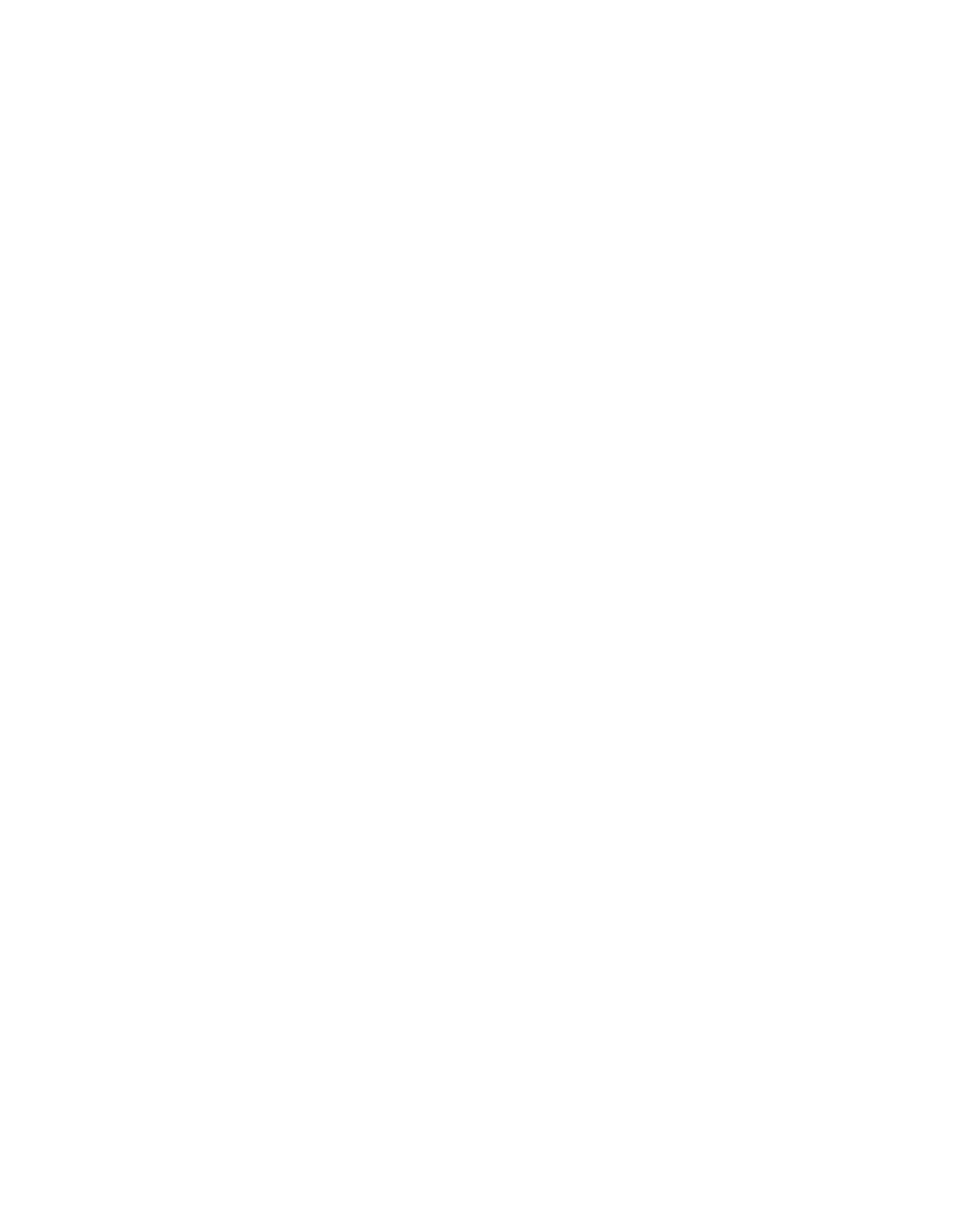Year-to-date<br>Withdrawals

#### DUE CITY:

| <b>POLICE</b><br>TV                                    | 59,979.55                             |
|--------------------------------------------------------|---------------------------------------|
| POLICE ORD ONLY<br>TY                                  | 145.00                                |
| <b>CTTV</b><br>HEGHWAY PATROL<br>TRAFFIC               | 128,971.83                            |
| <b>CITY</b><br><b>HTGHWAY</b><br><b>PATROL REGULAR</b> |                                       |
| <b>CITY</b><br><b>COSTS</b>                            | 737, 590.<br>累別                       |
| TEXAS BOOT                                             | 0.00                                  |
| PARKING TICKETS                                        | 27,152.00                             |
| MOTSE                                                  |                                       |
| RETURNED CHECKS                                        | 450.00                                |
| EHA-ELECTRONIC<br>HOUSE ARREST                         | 0.00                                  |
| EHAC-ELECTRONIC HOUSE ARREST/C                         | 0.00                                  |
| <b>CONTROL</b><br><b>COMMUNIT</b><br>TV.               | 37,720.60                             |
| RESEARCH<br>LEGAL.                                     | 43,831.30<br>147,151.49<br>488,910.92 |
| <b>CONPUTER</b><br><b>COSTS</b>                        |                                       |
| SPECIAL<br><b>PROJECTS</b><br><b>EUM?</b>              |                                       |
| SPECTAL PROJECTS-NON<br><b>NOVING</b>                  | 958.00                                |
| <b>SPECTAL</b><br><b>PROJECTS</b><br>PER SB17          | 17,201.45                             |
| DRUG.<br><b>ENFORCEMENT</b><br>$-$ CLTV                | 4,365.77                              |
| <b>TNTFREST</b>                                        | 102.59                                |
| <b>BANK ADJUSTMENTS</b>                                |                                       |
| 凡.<br>DUI ENF<br>FOUC FUND<br>$-$ CITY                 | $\frac{3.840.82}{2.718.50}$           |
| INDIGENT DRIVERS<br>ALCOHOL FUND                       | 39.727.44                             |
| AGENCY HOUSTING<br>$= CITY$                            | 0.00                                  |
| HANDICAP/SIGNAGE - LPD                                 | $3 - 551.00$                          |
|                                                        |                                       |
|                                                        | 1.739.590.59                          |
|                                                        |                                       |
| WORKER'S COMPENSATION                                  | 984.85                                |
|                                                        |                                       |
|                                                        |                                       |

TOTAL ALL CITY ACCOUNTS

1,740,575.44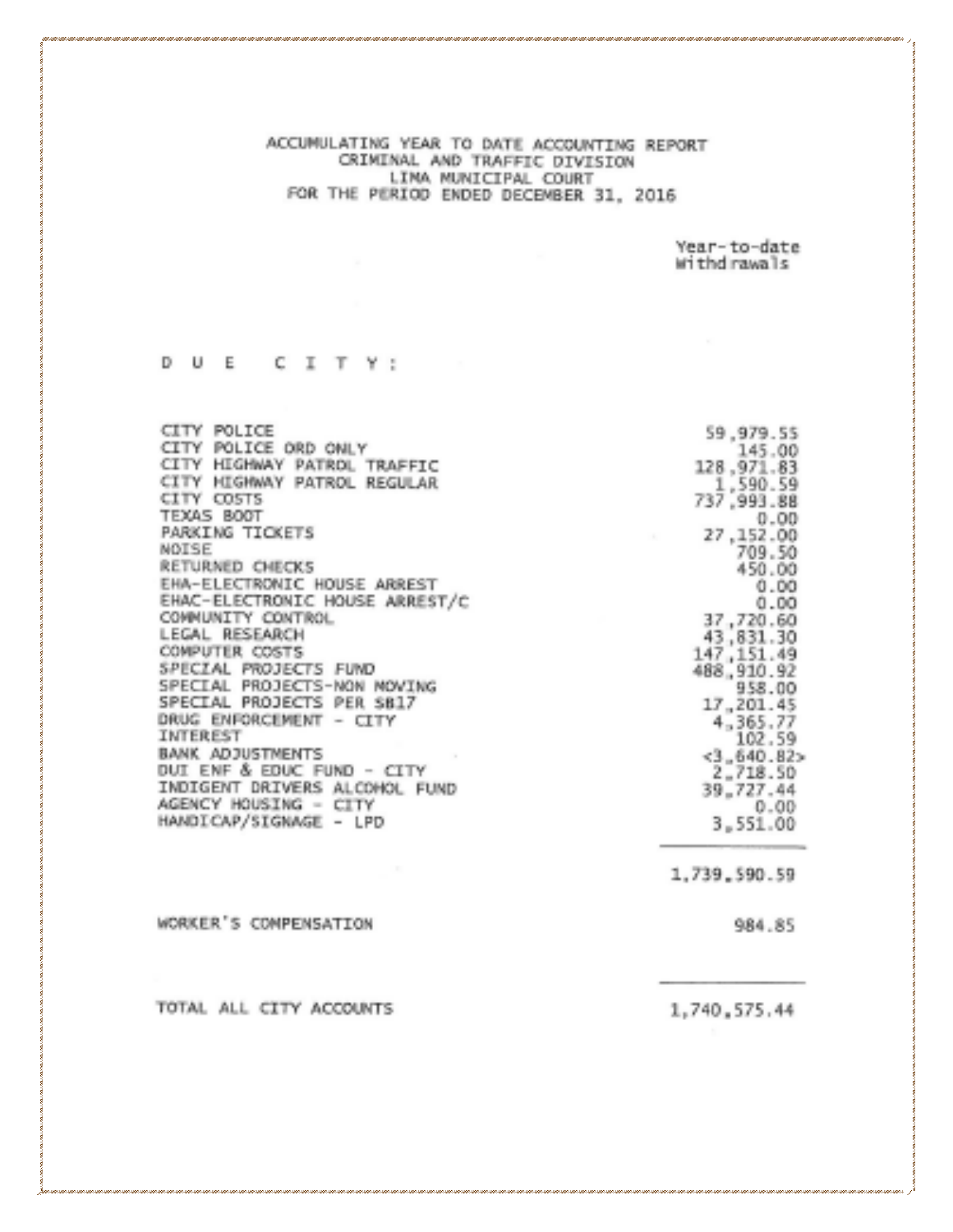Year-to-date<br>Withdrawals

#### DUE COUNTY:

| SHERIFF REGULAR<br>LIQUOR CONTROL - COUNTY<br>ROAD REPAIR<br>COUNTY HIGHWAY<br><b>PATROL</b><br>TRAFFIC<br>COUNTY HIGHWAY PATROL<br><b>REGULAR</b><br>SHERTEE TRAFFIC<br>DOG & KENNEL<br><b>BOARD OF HEALTH</b><br><b>STREAM LITTERING</b><br><b>WATER CRAFT</b><br>COUNTY COSTS<br>SANTTARY FMSTNEER<br><b>APPLICATION</b><br>PD.<br>- 阿田明<br>DRUG ENFORCEMENT -<br>ACSO.<br>DUI ENF & EDUC FUND - ACSO<br>AGENCY HOUSING<br>$-$ COUNTY<br>HANDICAP/SIGNAGE - ACSO | 94.515.97<br>4,386.50<br>0.00<br>32,120.57<br>472.65<br>210,330.20<br>4,004.74<br>140.00<br>0.00<br>0.00<br>11,332.58<br>0.00<br>21,055.70<br>1,673.00<br>1,191.00<br>19,928.32<br>0.00 |
|---------------------------------------------------------------------------------------------------------------------------------------------------------------------------------------------------------------------------------------------------------------------------------------------------------------------------------------------------------------------------------------------------------------------------------------------------------------------|-----------------------------------------------------------------------------------------------------------------------------------------------------------------------------------------|
|                                                                                                                                                                                                                                                                                                                                                                                                                                                                     | S.<br>401, 151, 23                                                                                                                                                                      |
| SHERIFF'S FEES                                                                                                                                                                                                                                                                                                                                                                                                                                                      | 34.135.23                                                                                                                                                                               |
| RENAND COURT COSTS                                                                                                                                                                                                                                                                                                                                                                                                                                                  | 110.00                                                                                                                                                                                  |
| l AM.<br>$I$ TERARY $-$ CIT<br>LAM <sup>T</sup><br>LIBRARY - COUNTY                                                                                                                                                                                                                                                                                                                                                                                                 | 3,500.00<br>3,500.00                                                                                                                                                                    |
|                                                                                                                                                                                                                                                                                                                                                                                                                                                                     |                                                                                                                                                                                         |

TOTAL - ALL COUNTY ACCOUNTS

 $$442,396.46$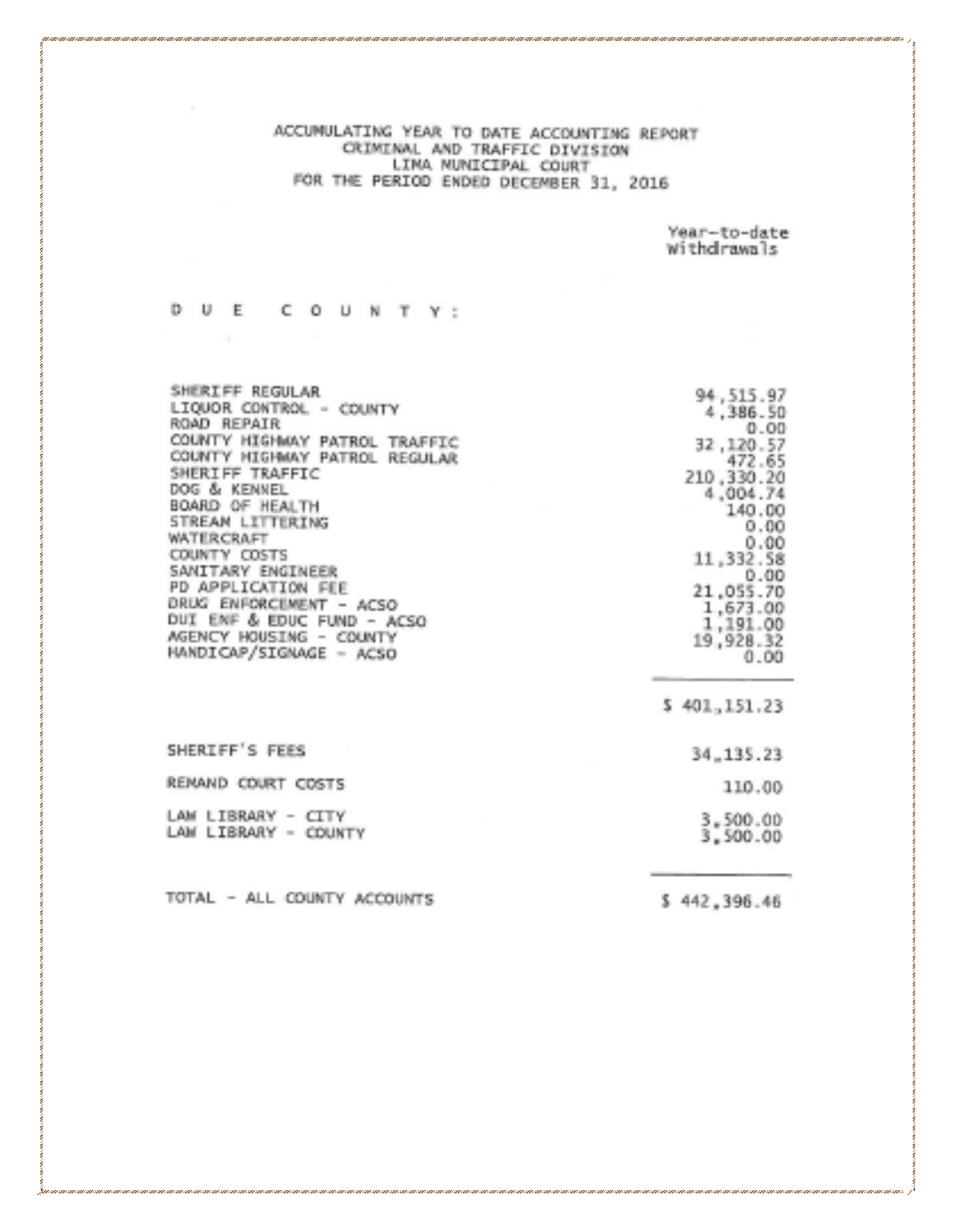|                                                                                                                                                                                                                                                                                                                                                                                             | rear-to-date<br>Withdrawals:                                                                                                                                             |
|---------------------------------------------------------------------------------------------------------------------------------------------------------------------------------------------------------------------------------------------------------------------------------------------------------------------------------------------------------------------------------------------|--------------------------------------------------------------------------------------------------------------------------------------------------------------------------|
| DUE STATE:                                                                                                                                                                                                                                                                                                                                                                                  |                                                                                                                                                                          |
| DEPARTMENT OF AGRICULTURE                                                                                                                                                                                                                                                                                                                                                                   | $-0.00$                                                                                                                                                                  |
| WILDLIFE<br>DRUG ENFORCEMENT - WILDLIFE                                                                                                                                                                                                                                                                                                                                                     | 753.00<br>0.00                                                                                                                                                           |
|                                                                                                                                                                                                                                                                                                                                                                                             | \$753.00                                                                                                                                                                 |
| BOARD OF PHARMACY                                                                                                                                                                                                                                                                                                                                                                           | 4.966.20                                                                                                                                                                 |
| <b>NURSING</b><br>INDIGENT DEFENSE SUPPORT FUND                                                                                                                                                                                                                                                                                                                                             | 0.00<br>288.926.87                                                                                                                                                       |
| <b>EXPUNGEMENT</b><br>SEAT BELT LAW<br>LIQUOR CONTROL<br>DRUG ENF - LIQUOR CONTROL<br>CHILD HIGHWAY SAFETY FUND<br>STATE HIGHWAY SAFETY FUND<br>IND DRIVERS ALC TREAT FUND<br>IND DEFENSE SUPPORT FUND H8562<br>JUSTICE PROGRAM SERVICE FUND<br>DRUG LAW ENFORCEMENT FUND<br>HIGHMAY PATROL REGULAR<br>HIGHWAY PATROL TRAFFIC<br>TRAUMA FUND<br>VICTIMS OF CRIME FUND<br>STATE GENERAL FUND | 1,650.00<br>56,543.00<br>4,386.50<br>0.00<br>2.564.60<br>0.00<br>0.00<br>59.150.22<br>1,163.79<br>39,560.11<br>2,216.92<br>144.624.26<br>16,278.60<br>102.455.60<br>0.00 |
|                                                                                                                                                                                                                                                                                                                                                                                             | 5719, 520.47                                                                                                                                                             |
| DRUG ENEGROEMENT - GSP                                                                                                                                                                                                                                                                                                                                                                      | 1,200,00                                                                                                                                                                 |
| STATE MATERCRAFT                                                                                                                                                                                                                                                                                                                                                                            | 0.00                                                                                                                                                                     |
| DUI ENF & EDUC FUND - OSP<br>HANDICAP SIGNAGE - OSP                                                                                                                                                                                                                                                                                                                                         | $4 - 582.00$<br>0.00                                                                                                                                                     |
| BMV - SB 121<br><b>BMV - WARRANT BLOCK</b>                                                                                                                                                                                                                                                                                                                                                  | 205.00<br>75.00                                                                                                                                                          |
|                                                                                                                                                                                                                                                                                                                                                                                             |                                                                                                                                                                          |

" I MIT I MIT I MIT I MIT I MIT I MIT I MIT I MIT I MIT I MIT I MIT I MIT I MIT I MIT I MIT I MIT I MIT I MIT I MIT I MIT I MIT I MIT I MIT I MIT I MIT I MIT I MIT I MIT I MIT I MIT I MIT I MIT I MIT I MIT I MIT I MIT I MI

TOTAL ALL STATE ACCOUNTS

\$731,301.67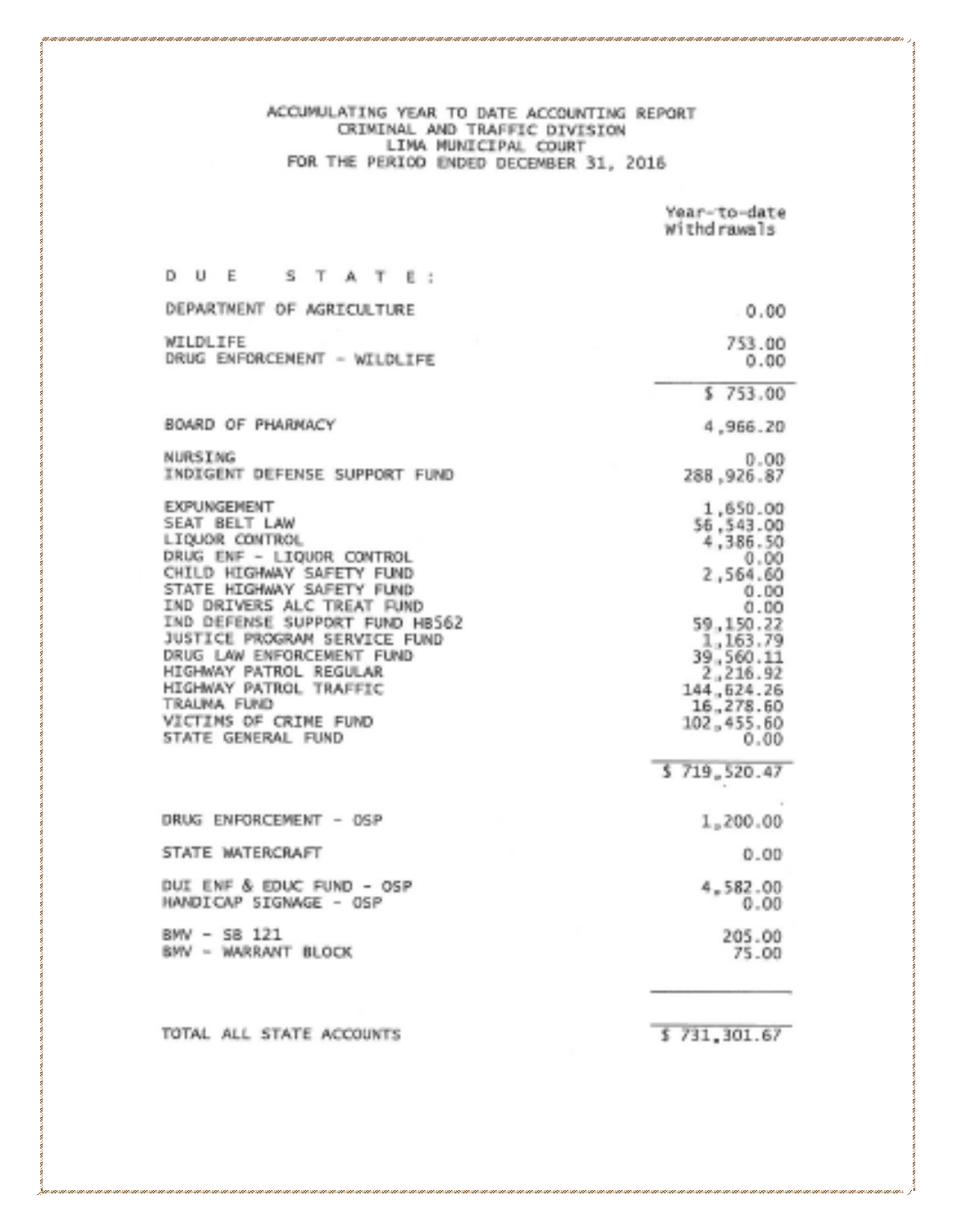Year-to-date<br>Withdrawals

| $\mathbf{U}$ $\mathbf{E}$<br>D.<br>O T H E<br>- R - 3 |           |
|-------------------------------------------------------|-----------|
| PARK ROARD-                                           | 200.00    |
| PARK BOARD DRUG FUND                                  | 0.00      |
| <b>COLLECTIONS</b>                                    | 41,569.90 |
| HUMANE SOCTETY                                        | 0.00      |
| <b>CRIME STOPPERS</b>                                 | 1,300.00  |
| VILLAGE OF CAIRO                                      | 0.00      |
| DUI ENF & EDUC FUND - CAIRO                           | 0.00      |
| HANDICAP/SIGNAGE - CAIRO                              | 0.00      |
| VILLAGE OF SPENCERVILLE                               | 0.00      |
| DRUG ENF - SPENCERVILLE PD                            | 0.00      |
| DUI ENF & EDUC FUND - SPENCRVL                        | 0.00      |
| HANDICAP/SIGNAGE-SPENCERVILLE                         | 0.00      |
| CITY OF BELPHOS                                       | 50.00     |
| DRUG ENFORCEMENT - DELPHOS                            | 50.00     |
| DUI ENF & EDUC FUND - DELPHOS                         | 60.00     |
| HANDICAP/SIGNAGE - DELPHOS                            | -0.00     |
| VILLAGE OF ELIDA                                      | 545.00    |
| DRUG ENF - ELIDA PD                                   | 0.00      |
| DUI ENF & EDUC FUND - ELIDA                           | 25.00     |
| HANDICAP/SIGNAGE - ELIDA                              | 0.00      |
| VILLAGE OF SPENCERVILLE                               | 0.00      |
| DRUG ENFORCEMENT - BLUFFTON                           | 0.00      |
| DUI ENF & EDUC FUND - BLUFFTON                        | 50.00     |
| HANDICAP/SIGNAGE - BLUFFTON                           | 0.00      |
| VILLAGE OF BEAVERDAM                                  | n na      |
| DUI ENF & EDUC FUND - BEAVRDAM                        | 0.00      |
| VILLAGE OF FT SHAWNEE                                 | 871.80    |
| DRUG ENFORCEMENT - FT SHAWNEE                         | 0.00      |
| DUI ENF & EDUC FUND - FT SHAWN                        | 123.00    |
| HANDICAP/SIGNAGE - FT SHAWNEE                         | 0.00      |
| VILLAGE OF HARROD                                     | 0.00      |
| VILLAGE OF LAFAYETTE                                  | 0.00      |
| DRUG ENF - SHAWNEE TWP PD                             | 223.00    |
| DUI ENF & EDUC FUND - SH TWP                          | 604.95    |
| HANDICAP/SIGNAGE - SHAWNEE TWP                        | 0.00      |

r i onir i onir i onir i onir i onir i onir i onir i onir i onir i onir i onir i onir i onir i onir i onir i o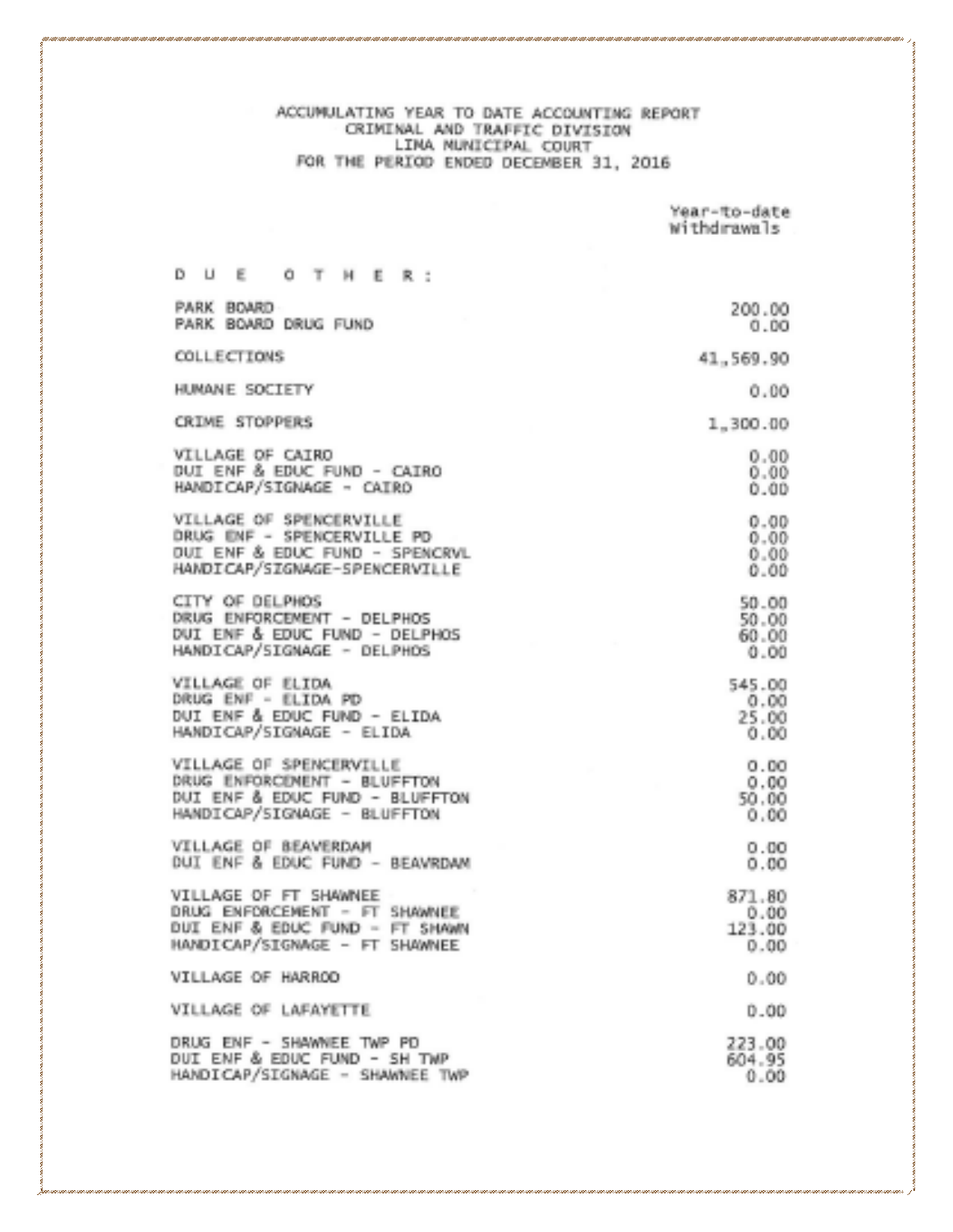|                                                                                                     | Year-to-date<br>Withdrawals |
|-----------------------------------------------------------------------------------------------------|-----------------------------|
| DRUG ENF - AMERICAN TOWNSHIP<br>DUI ENF & EDUC FUND - AMER<br>TWP<br>HANDICAP/SIGNAGE - AMERICAN TP | 0.00<br>0,00<br>0.00        |
| DRUG ENF - BATH TOWNSHIP<br>DUI ENF & EDUC FUND - BATH<br>TWP<br>HANDICAP/SIGNAGE - BATH TWP        | 0.00<br>25.00<br>0.00       |
| <b>DRUG</b><br>ENF-MARION TOWNSHIP<br>DUI ENF & EDUC FUND-MARION<br><b>TWP</b>                      | 0.00<br>0.00                |
| DUI.<br>ENF & EDUC FUND-HARROD<br>.PD                                                               | 0.00                        |
| ENF -<br><b>PERRY</b><br>DRUG.<br><b>TOWNSHIP</b><br>DUI ENF & EDUC FUND-PERRY<br>TWP               | 0.00<br>0.00                |
| TOTAL.<br>ALL.<br>OTHER ACCOUNTS                                                                    | \$45,697.65                 |
| <b>GRAND</b><br>TOTAL - ALL ACCOUNTS                                                                | 2.959.971.22                |

i anni 1 ann 1 ann 1 ann 1 ann 1 ann 1 ann 1 ann 1 ann 1 ann 1 ann 1 ann 1 ann 1 ann 1 ann 1 an

PREPARED BY OFFICE OF JIM LINK<br>CLERK, LIMA MUNICIPAL COURT, LIMA, OH.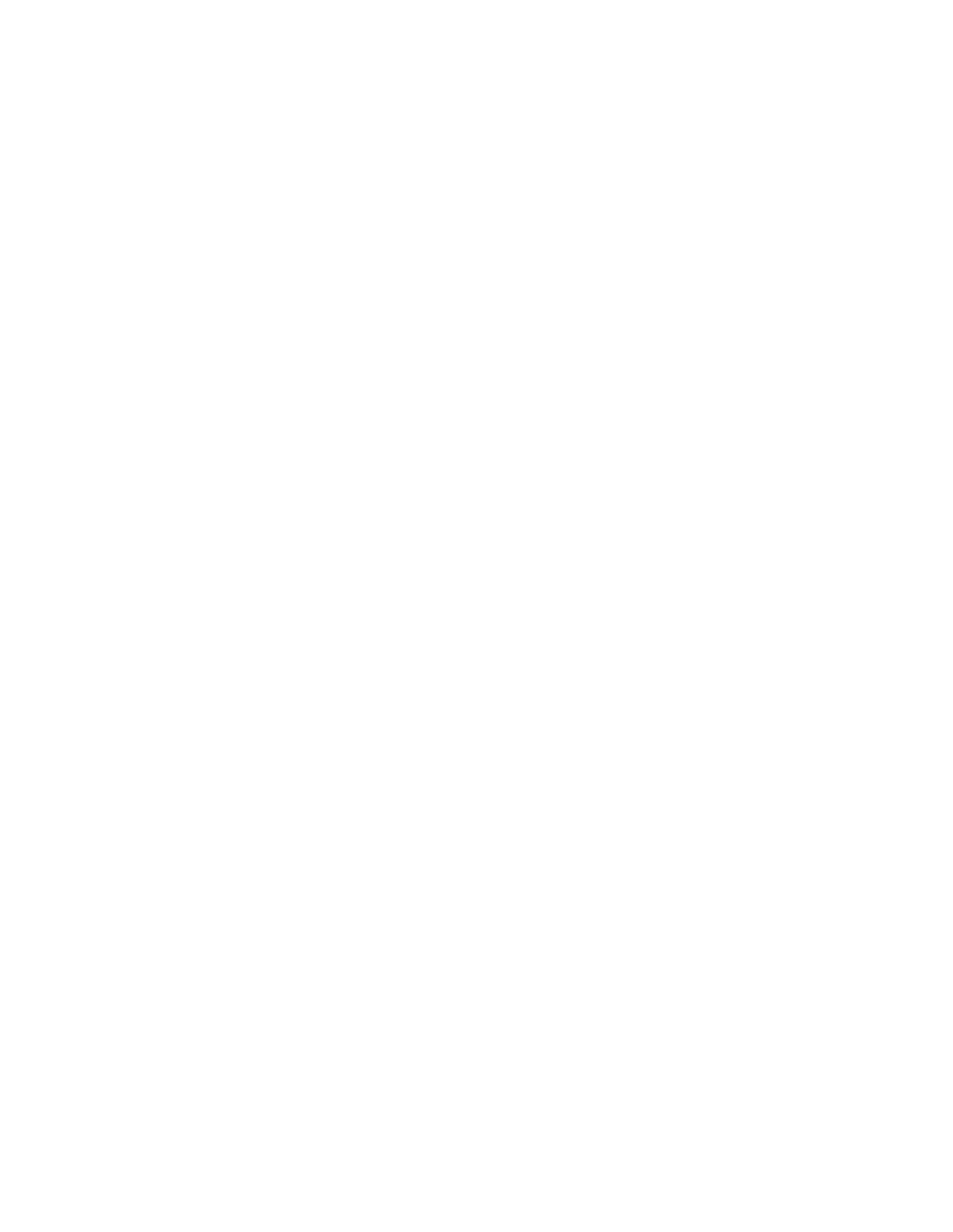#### **ANNUAL CASES FILED TRAFFIC AND CRIMINAL 2016**

| AGENCY                 | CRA                  | CRR A                   | CRB SUB        | TRC A                    | TRD A       | TR SUB            | <b>TOTAL</b>      |  |  |  |  |
|------------------------|----------------------|-------------------------|----------------|--------------------------|-------------|-------------------|-------------------|--|--|--|--|
| <b>ACDW</b>            | $\theta$             | 116                     | 59             | 0                        | o           | Ø.                | 175               |  |  |  |  |
| ACSO                   | 38                   | 834                     | 126            | 281                      | 1552        | 6253              |                   |  |  |  |  |
| AMERICAN TWP           | 0                    | 57                      | 1              | $\bar{2}$                | 2422<br>155 | 16                | 231               |  |  |  |  |
| <b>BATH TWP</b>        | O                    | 0                       | $\overline{0}$ | 0                        | 39          | 1                 | 40                |  |  |  |  |
| BEAVERDAM PD           | 0                    | 0                       | 0              | $\overline{0}$           | n           | $\Omega$          | O                 |  |  |  |  |
| <b>BLUFFTON PD</b>     | 1                    | 19                      | S              | 6                        | 113         | 16                | 158               |  |  |  |  |
| <b>BOARD OF HEALTH</b> | ō                    | 2                       | 1              | $\overline{0}$           | 0           | 0                 | 3                 |  |  |  |  |
| CAIRO PD               | $\overline{0}$       | $\overline{\mathbf{0}}$ | o              | ō                        | n           | 0                 | $\ddot{\Omega}$   |  |  |  |  |
| DELPHOS PD             | 3                    | 40                      | g              | 10                       | 56          | 26                | 144               |  |  |  |  |
| ELIDA PD               | ō                    | 3                       | Ō              | 1                        | 31          | 18                | 63                |  |  |  |  |
| <b>HARROD PD</b>       | 0                    | $\overline{0}$          | 0              | 0                        | O           | 0                 | $\ddot{\text{o}}$ |  |  |  |  |
| <b>HUMANE</b>          | 0                    | 2                       | 1              | 0                        | O           | 0                 | 3                 |  |  |  |  |
| <b>LPD</b>             | 229                  | 2003                    | 715            | 399<br>2585              |             | 1691              | 7622              |  |  |  |  |
| LIQUOR CONTROL         | 0                    | 26                      | 5              | 0<br>0                   |             | 0                 | 31                |  |  |  |  |
| <b>IMARION TWP</b>     | 0                    | 2                       | $\overline{0}$ | 1<br>23                  |             | 3                 | 29                |  |  |  |  |
| MET PARK               | 0                    | 23                      | 3              | 0<br>0                   |             | Ō                 | 26                |  |  |  |  |
| OBES                   | $\overline{0}$       | Ō                       | ō              | $\overline{0}$<br>0      |             | Ö                 | $\ddot{0}$        |  |  |  |  |
| <b>ODNR</b>            | $\overline{0}$       | 12                      |                | Ż<br>$\overline{0}$<br>0 |             | ō                 | 14                |  |  |  |  |
| OH. WORKERS COMP       | $\overline{0}$       | 2                       | ö              | $\overline{0}$<br>0<br>ō |             |                   | $\overline{2}$    |  |  |  |  |
| OH DEPT TAXATION       | $\ddot{\phantom{a}}$ | 15                      | Ď              | 0                        | 0           | $\ddot{\text{o}}$ | 15                |  |  |  |  |
| OSP                    | 22                   | 213                     | 74             | 504                      | 8863        | 1405              | 11081             |  |  |  |  |
| <b>PARK RANGERS</b>    | 0                    | 0                       | Ŭ.             | 0<br>Ω                   |             | 0                 | $\mathbf 0$       |  |  |  |  |
| PERRY TWP              | 1                    | 27                      | 7              | 3<br>90                  |             | 16                | 144               |  |  |  |  |
| <b>PUCO</b>            | 0                    | $\overline{0}$          | 0              | 0                        |             | $\theta$          | $\overline{0}$    |  |  |  |  |
| SHAWNEE TWP            | 12                   | 86                      | 14             | 37                       | 179         | 68                | 396               |  |  |  |  |
| SPENCERVILLE PD        | O                    | 11                      | 4              | 1                        | 5           | 4                 | 25                |  |  |  |  |
| SUMMARY TOTALS         | 306                  | 3493                    | 1024           | 1245                     | 14561       | 4816              | 25445             |  |  |  |  |
| PARKING                |                      |                         |                |                          |             |                   | 2951              |  |  |  |  |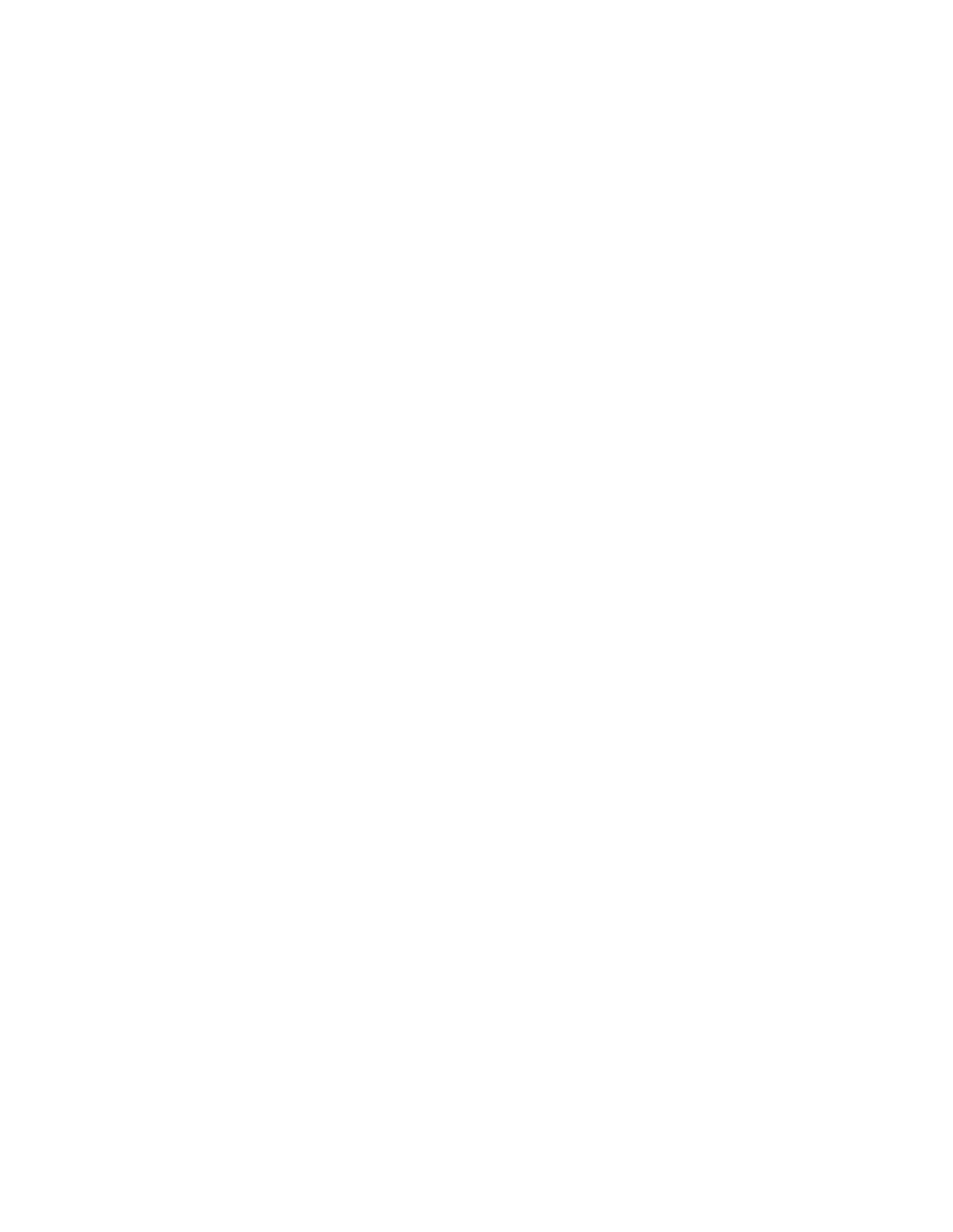## 2016 CIVIL CASE ACTIVITY

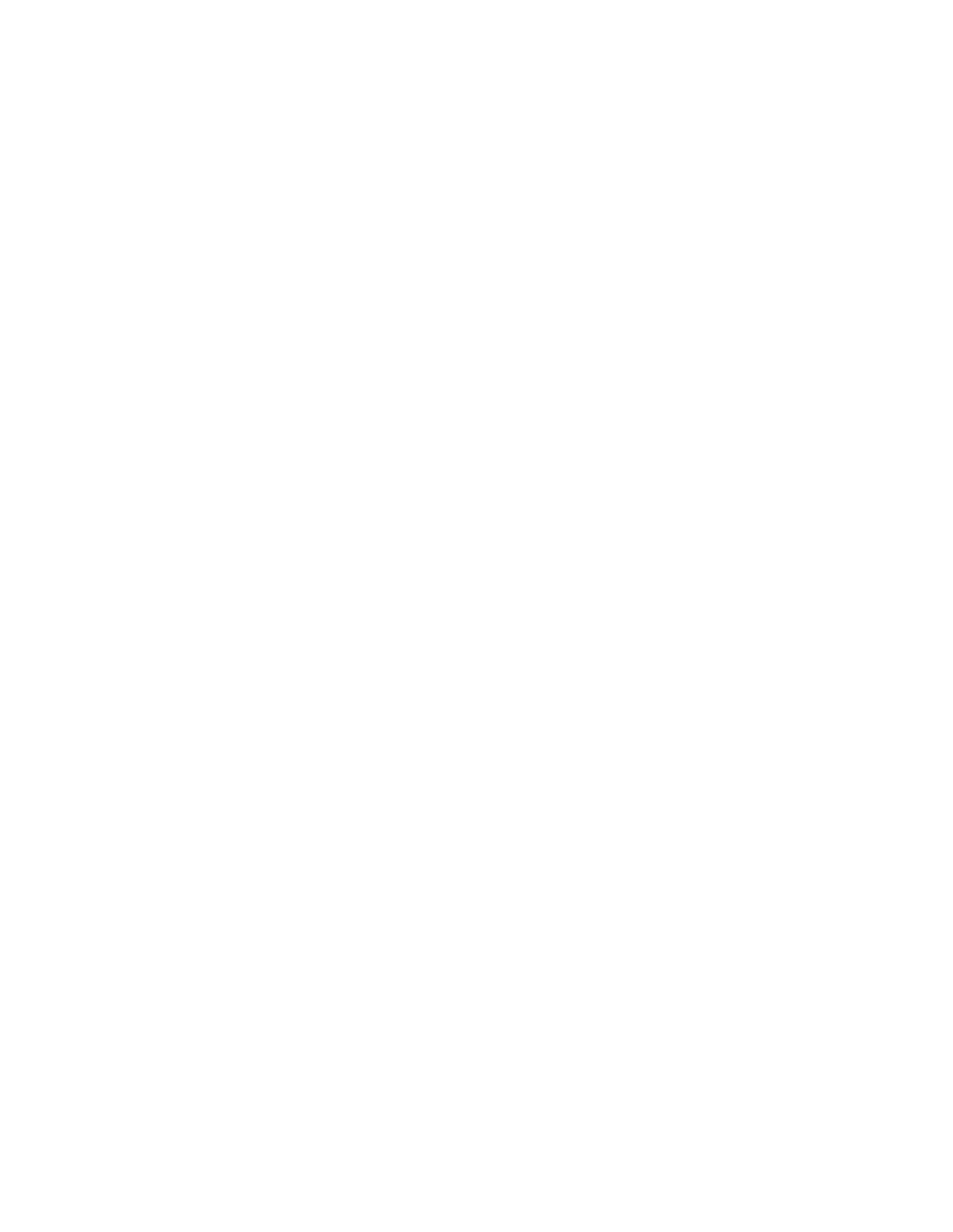#### **2016 CIVIL MATTERS**

- \* Total Civil Money to City for 2016 \$515,876.21
- \* Total Money Paid To the State Of Ohio \$80,797.00
- \* Total Civil Money Paid In On Garnishments \$1,802,162.30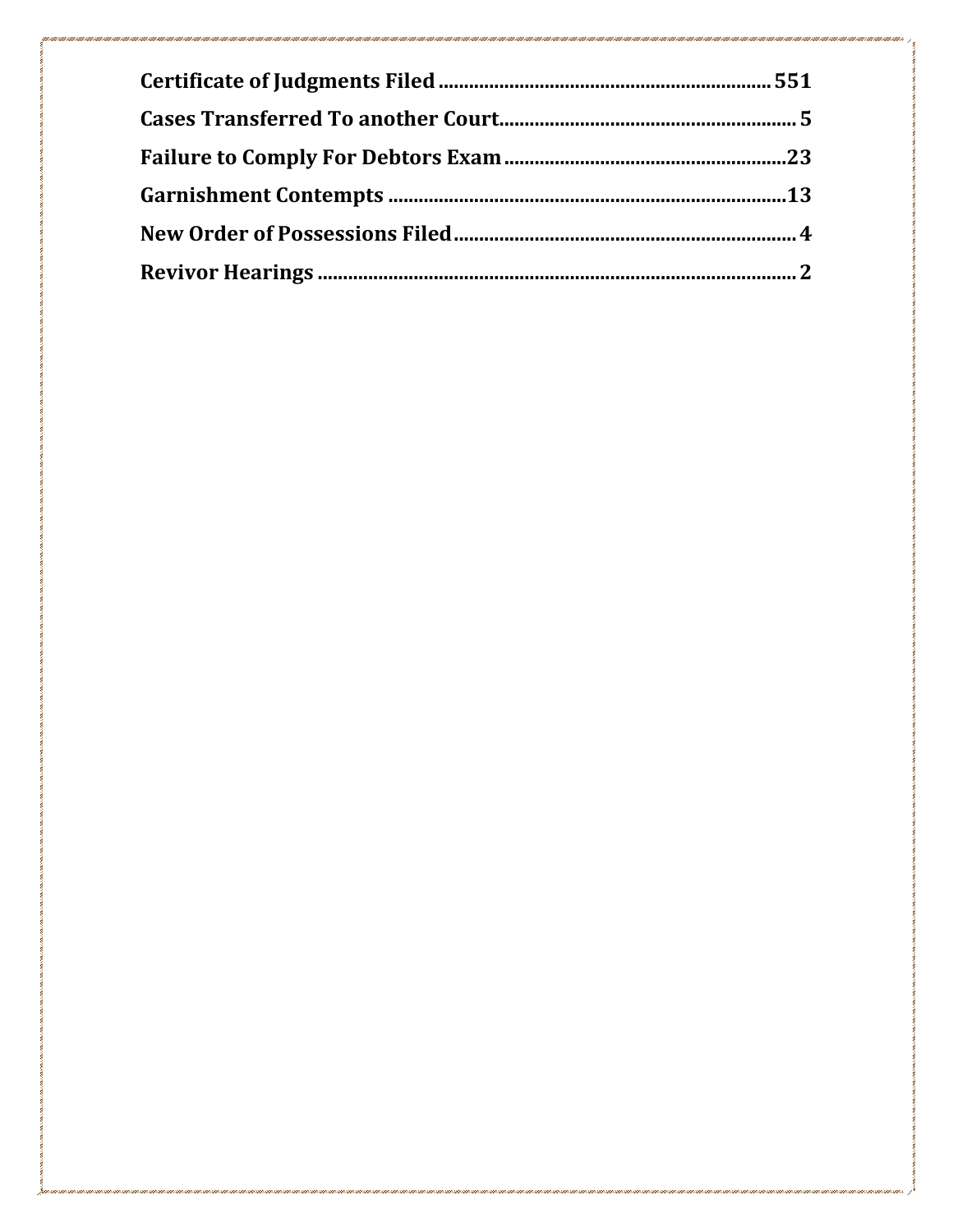#### 2016 CIVIL CASES

#### **Overall Totals**

#### **Personal Injury - Property Damage**

#### **Forcible Detention**

#### **Small Claims**

#### **Civil Contracts**

#### **Other Civil**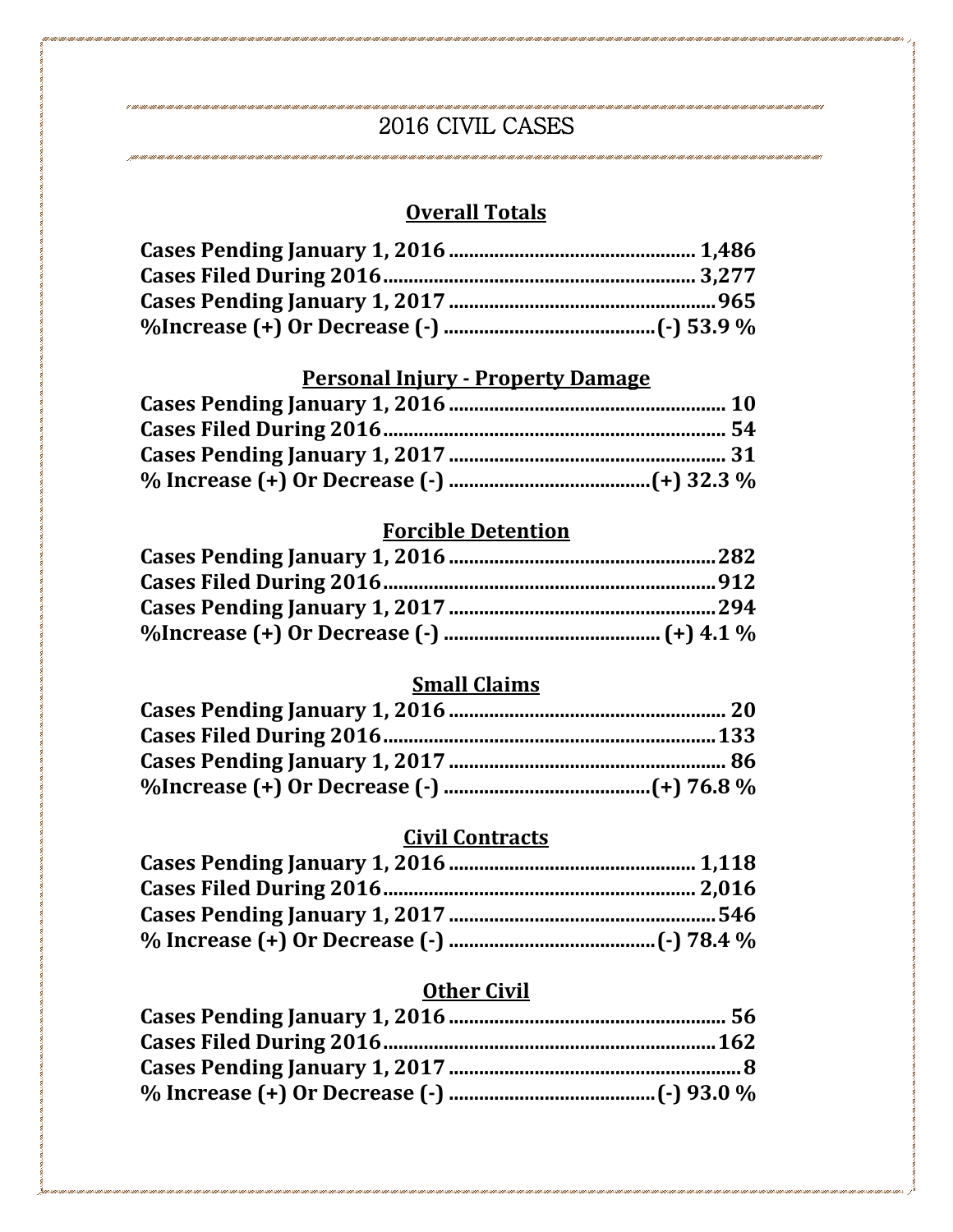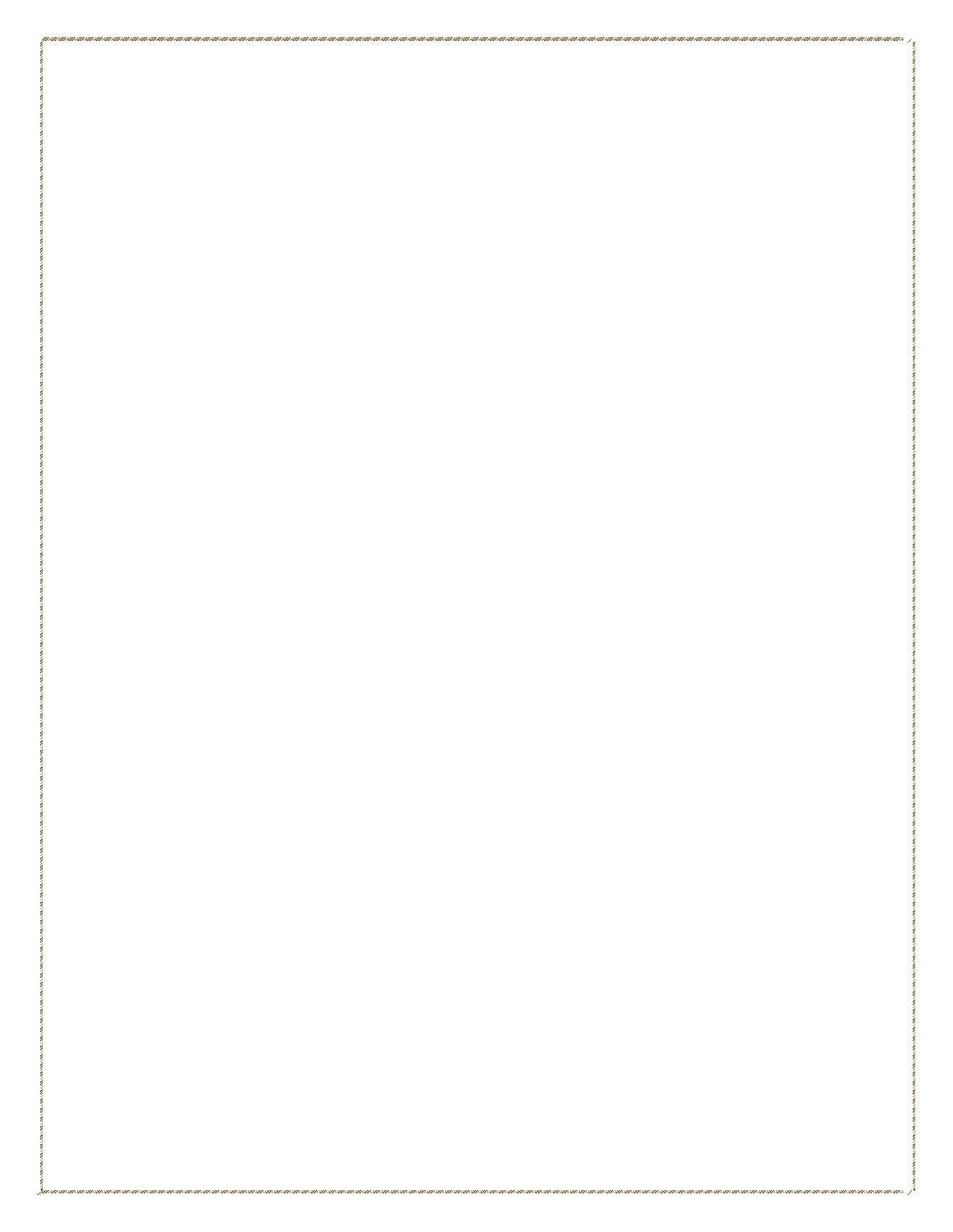# 2016

## CIVIL FINANCIAL **SUMMARY**

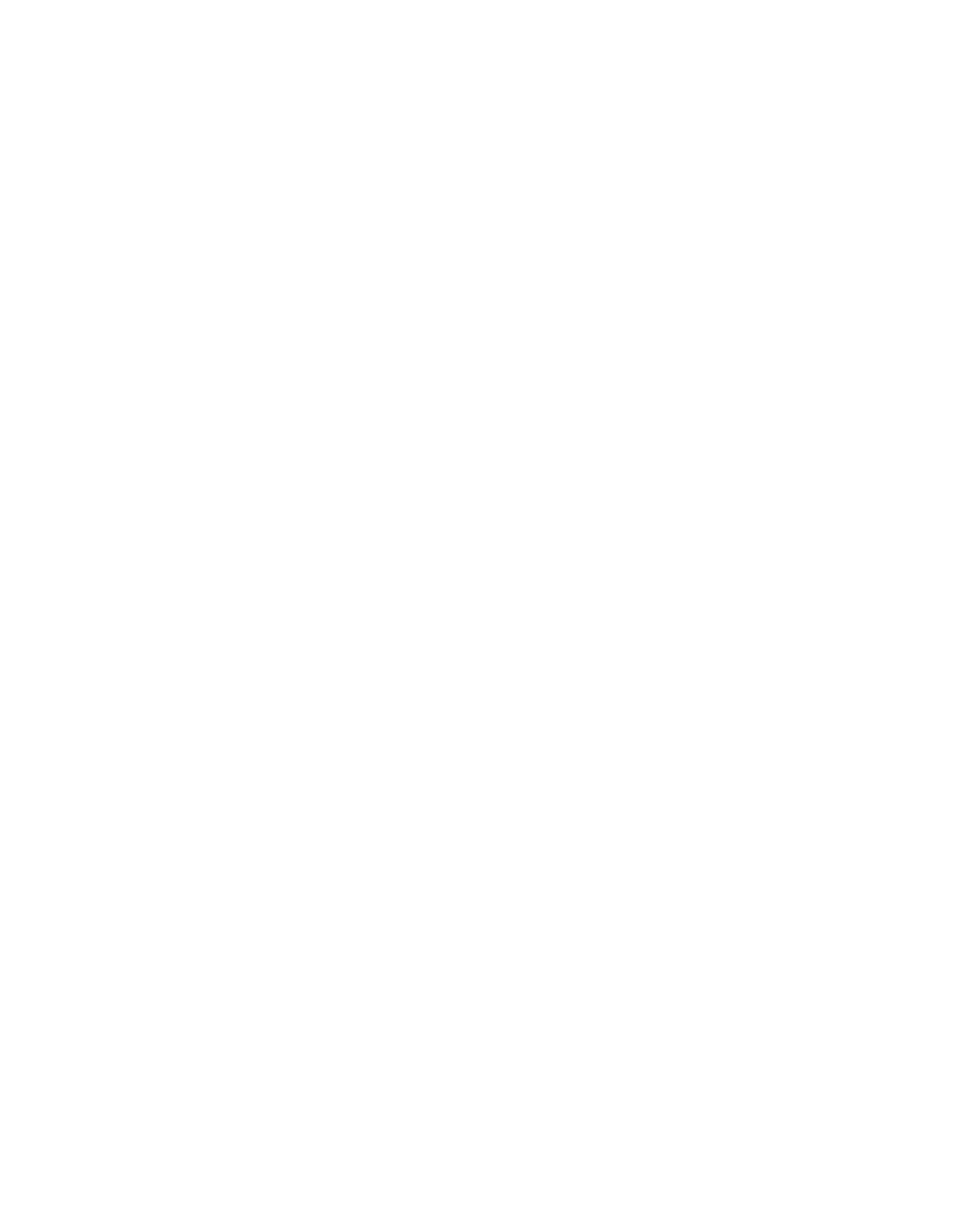#### Civil Division Year End Report January - December For The Period Ended December 31, 2016

|                               | <b>Beginning</b><br>Year<br><b>Balance</b> |                          | <b>Year To Date</b><br><b>Actual</b><br><b>Receipts</b> |                          | <b>Year To Date</b><br>Withdrawals |                                                                                                                                                                                                                                                                                                                                                                                                                                                                             | <b>Year To</b><br><b>Date</b><br>Adjustment |                          | <b>Year To</b><br><b>Date</b><br><b>Balance</b> |                 |
|-------------------------------|--------------------------------------------|--------------------------|---------------------------------------------------------|--------------------------|------------------------------------|-----------------------------------------------------------------------------------------------------------------------------------------------------------------------------------------------------------------------------------------------------------------------------------------------------------------------------------------------------------------------------------------------------------------------------------------------------------------------------|---------------------------------------------|--------------------------|-------------------------------------------------|-----------------|
|                               |                                            |                          |                                                         |                          |                                    |                                                                                                                                                                                                                                                                                                                                                                                                                                                                             |                                             | s                        |                                                 |                 |
| AOS2004 - OUTSIDE ADJ         | \$ (78, 468.64)                            |                          | \$                                                      | $\overline{\phantom{a}}$ | \$                                 |                                                                                                                                                                                                                                                                                                                                                                                                                                                                             | \$                                          | $\overline{\phantom{a}}$ |                                                 | $$$ (78,468.64) |
| <b>INTC - CIVIL ACCT</b>      | \$                                         |                          | \$                                                      | 165.96                   | \$                                 | (165.96)                                                                                                                                                                                                                                                                                                                                                                                                                                                                    | \$                                          | $\qquad \qquad -$        | \$                                              |                 |
| JFH - JH PAID IN JDG          | \$                                         | 33.38                    | \$                                                      |                          | \$                                 |                                                                                                                                                                                                                                                                                                                                                                                                                                                                             | \$                                          | $\overline{\phantom{a}}$ | \$                                              | 33.38           |
| JGW - JW PAID IN JDG          | \$                                         | 61.08                    | \$                                                      |                          | \$                                 |                                                                                                                                                                                                                                                                                                                                                                                                                                                                             | Ś                                           |                          | \$                                              | 61.08           |
| <b>VCAP - SPEC PROJ</b>       | \$                                         |                          | \$<br>15,651.00                                         |                          | \$                                 | $(15,639.00)$ \$                                                                                                                                                                                                                                                                                                                                                                                                                                                            |                                             | (12.00)                  | $\zeta$                                         |                 |
| <b>VCB - CLERK BAILIFF</b>    | \$                                         | $\overline{\phantom{a}}$ | $\overline{\varsigma}$                                  | 197.89                   | $^{\mathsf{r}}$ \$                 | $(211.39)$ \$                                                                                                                                                                                                                                                                                                                                                                                                                                                               |                                             | 13.50                    | \$                                              |                 |
| <b>VCLR - COMP LGL RES</b>    | \$                                         | $\overline{\phantom{0}}$ | \$<br>15,651.00                                         |                          | \$                                 | $(15,639.00)$ \$                                                                                                                                                                                                                                                                                                                                                                                                                                                            |                                             | $(12.00)$ \$             |                                                 |                 |
| <b>VCPA - COMP COST</b>       | \$                                         |                          | \$<br>52,170.00                                         |                          | \$                                 | $(52, 130.00)$ \$                                                                                                                                                                                                                                                                                                                                                                                                                                                           |                                             | $(40.00)$ \$             |                                                 |                 |
| <b>VFF - FILING FEES</b>      | \$                                         | $\overline{a}$           | \$<br>389,748.58                                        |                          | \$                                 | $(388, 995.25)$ \$                                                                                                                                                                                                                                                                                                                                                                                                                                                          |                                             | $(782.33)$ \$            |                                                 | (29.00)         |
| <b>VFFR - FILING FEES RET</b> | \$                                         | 3,504.72                 | \$<br>8,067.71                                          |                          | \$                                 | $(7,088.00)$ \$                                                                                                                                                                                                                                                                                                                                                                                                                                                             |                                             | 754.57                   | \$                                              | 5,239.00        |
| VJUD - PAID IN JDG            | \$523,763.37                               |                          | \$1,745,456.48                                          |                          |                                    | $\left  \frac{1}{2} \right  \left( \frac{1}{2} \right) \left  \frac{1}{2} \right  \left  \frac{1}{2} \right  \left  \frac{1}{2} \right  \left  \frac{1}{2} \right  \left  \frac{1}{2} \right  \left  \frac{1}{2} \right  \left  \frac{1}{2} \right  \left  \frac{1}{2} \right  \left  \frac{1}{2} \right  \left  \frac{1}{2} \right  \left  \frac{1}{2} \right  \left  \frac{1}{2} \right  \left  \frac{1}{2} \right  \left  \frac{1}{2} \right  \left  \frac{1}{2} \right$ |                                             |                          |                                                 | \$489,844.68    |
| <b>VMAR - MARRIAGES</b>       | \$                                         | $\overline{\phantom{0}}$ | \$<br>1,180.00                                          |                          | \$                                 | $(1,180.00)$ \$                                                                                                                                                                                                                                                                                                                                                                                                                                                             |                                             | $\overline{\phantom{0}}$ | \$                                              |                 |
| <b>VPND - POUNDAGE</b>        | \$                                         |                          | \$<br>33,750.04                                         |                          | \$                                 | $(33,717.61)$ \$                                                                                                                                                                                                                                                                                                                                                                                                                                                            |                                             | (32.43)                  | \$                                              | 0.00            |
| <b>VRES - RET SEC</b>         | \$                                         | 67.00                    | \$                                                      | $\overline{\phantom{a}}$ | \$                                 |                                                                                                                                                                                                                                                                                                                                                                                                                                                                             | \$                                          |                          | \$                                              | 67.00           |
| <b>VSC - SM CLAIMS</b>        | \$                                         | $\overline{a}$           | \$<br>8,451.00                                          |                          | \$                                 | (8, 198.00)                                                                                                                                                                                                                                                                                                                                                                                                                                                                 | $\zeta$                                     | (253.00)                 | \$                                              |                 |
| <b>VSCR - UNUSED COSTS</b>    | \$                                         | 36.00                    | \$                                                      |                          | \$                                 |                                                                                                                                                                                                                                                                                                                                                                                                                                                                             | $\zeta$                                     |                          | \$                                              | 36.00           |
| <b>VSEC - SECURITY</b>        | \$.<br>40,097.26                           |                          | \$<br>4,571.48                                          |                          | \$                                 | $(3,519.09)$ \$                                                                                                                                                                                                                                                                                                                                                                                                                                                             |                                             | (100.00)                 | \$.                                             | 41,049.65       |
| <b>VSF - ST OHIO FEES</b>     | \$                                         |                          | \$<br>80,756.00                                         |                          | \$                                 | $(80, 797.00)$ \$                                                                                                                                                                                                                                                                                                                                                                                                                                                           |                                             | 41.00                    | \$                                              |                 |
|                               |                                            |                          |                                                         |                          |                                    |                                                                                                                                                                                                                                                                                                                                                                                                                                                                             |                                             |                          |                                                 |                 |
| <b>TOTAL CIVIL ACCOUNT</b>    | \$489,094.17                               |                          |                                                         |                          |                                    | $\frac{1}{2}$ 2,355,817.14 $\frac{1}{2}$ (2,409,442.60) $\frac{1}{2}$ 22,364.44 $\frac{1}{2}$ 457,833.15                                                                                                                                                                                                                                                                                                                                                                    |                                             |                          |                                                 |                 |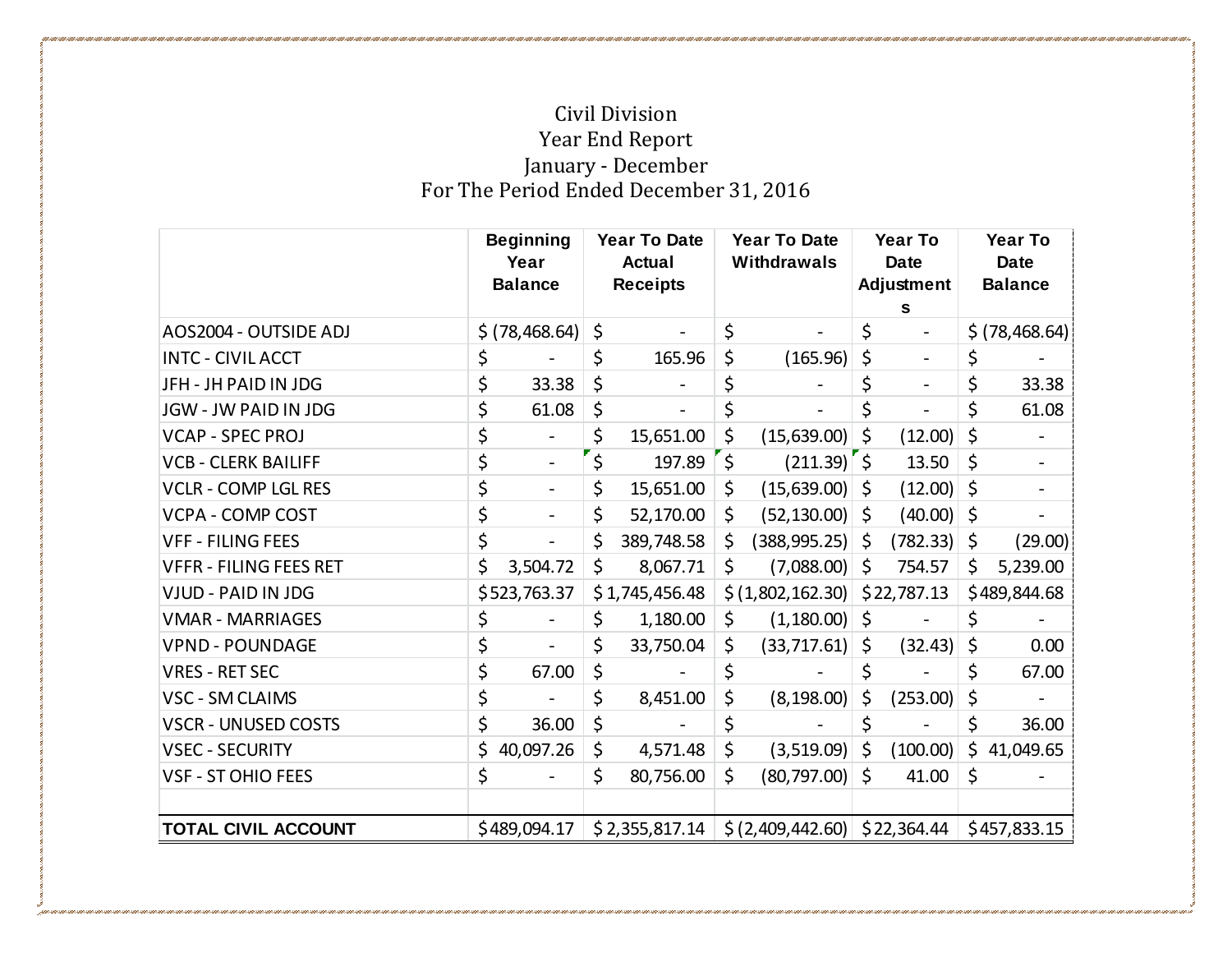ie ie kalender kalender kalender kalender kalender kalender kalender kalender kalender kalender kalender kalender kalender kale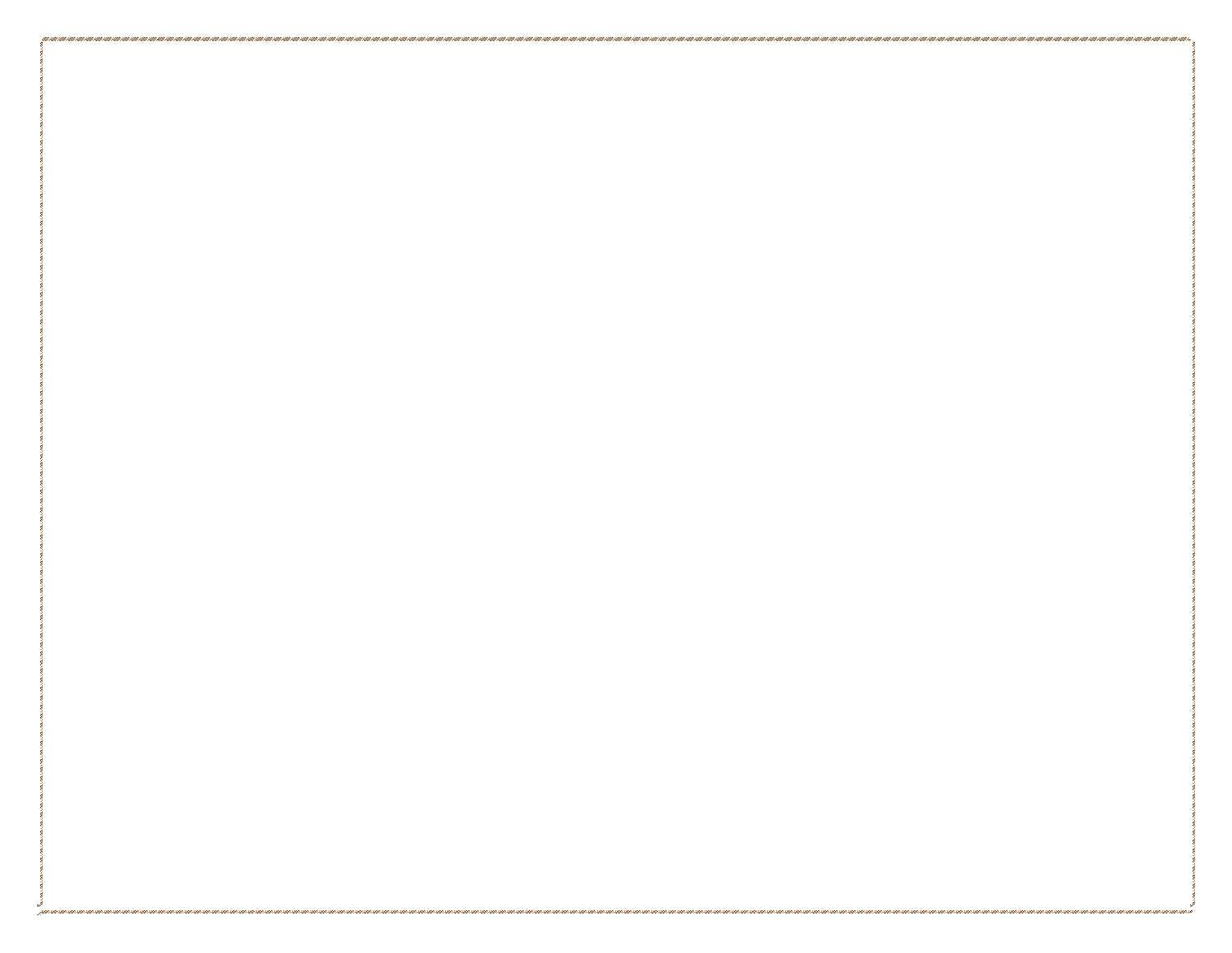# 2016

## BAILIFFS' REPORT

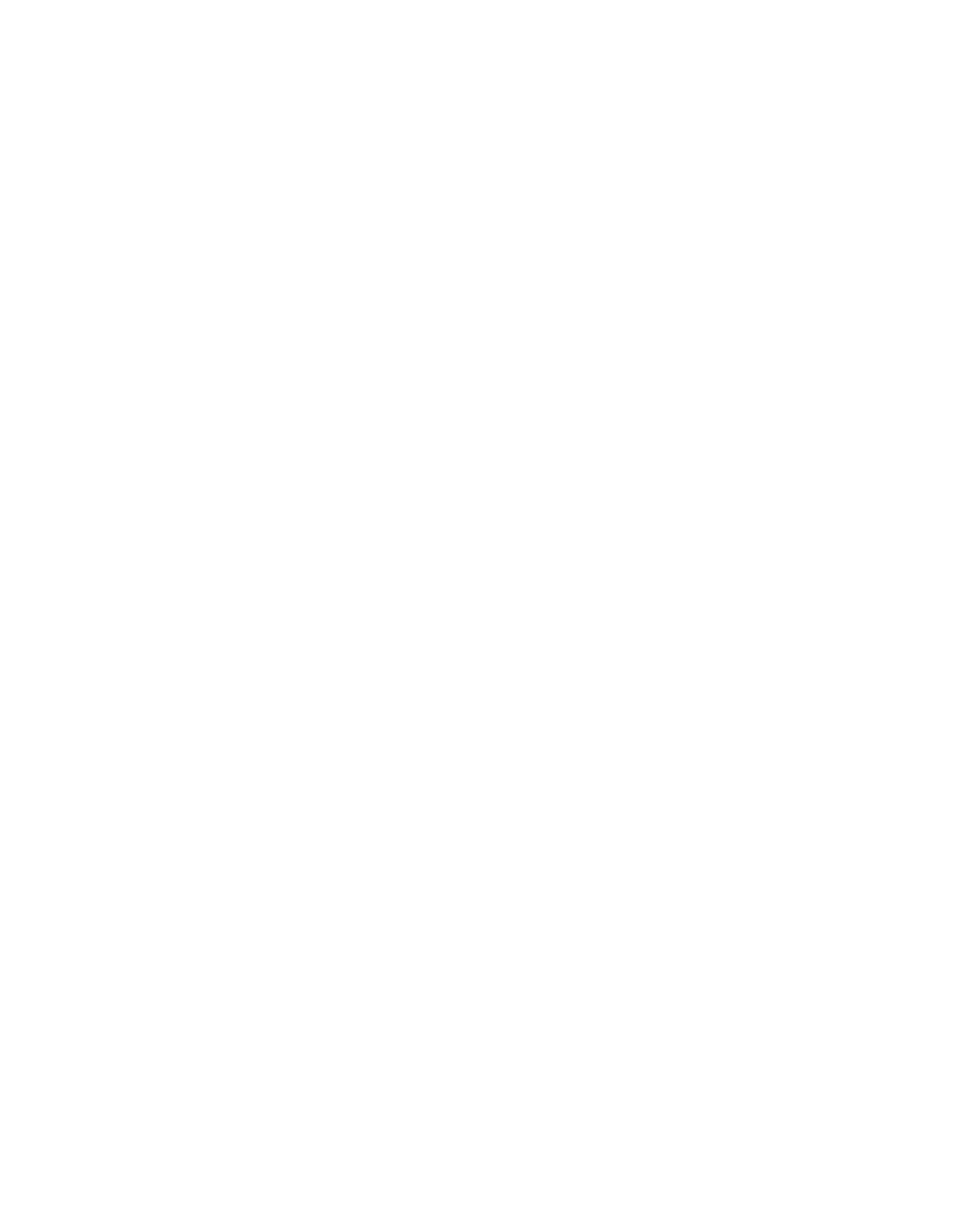### BAILIFFS' REPORT

| Summons Forcible Detention for Money 161              |
|-------------------------------------------------------|
|                                                       |
|                                                       |
|                                                       |
| Combined mileage serving above paperwork 27,704 miles |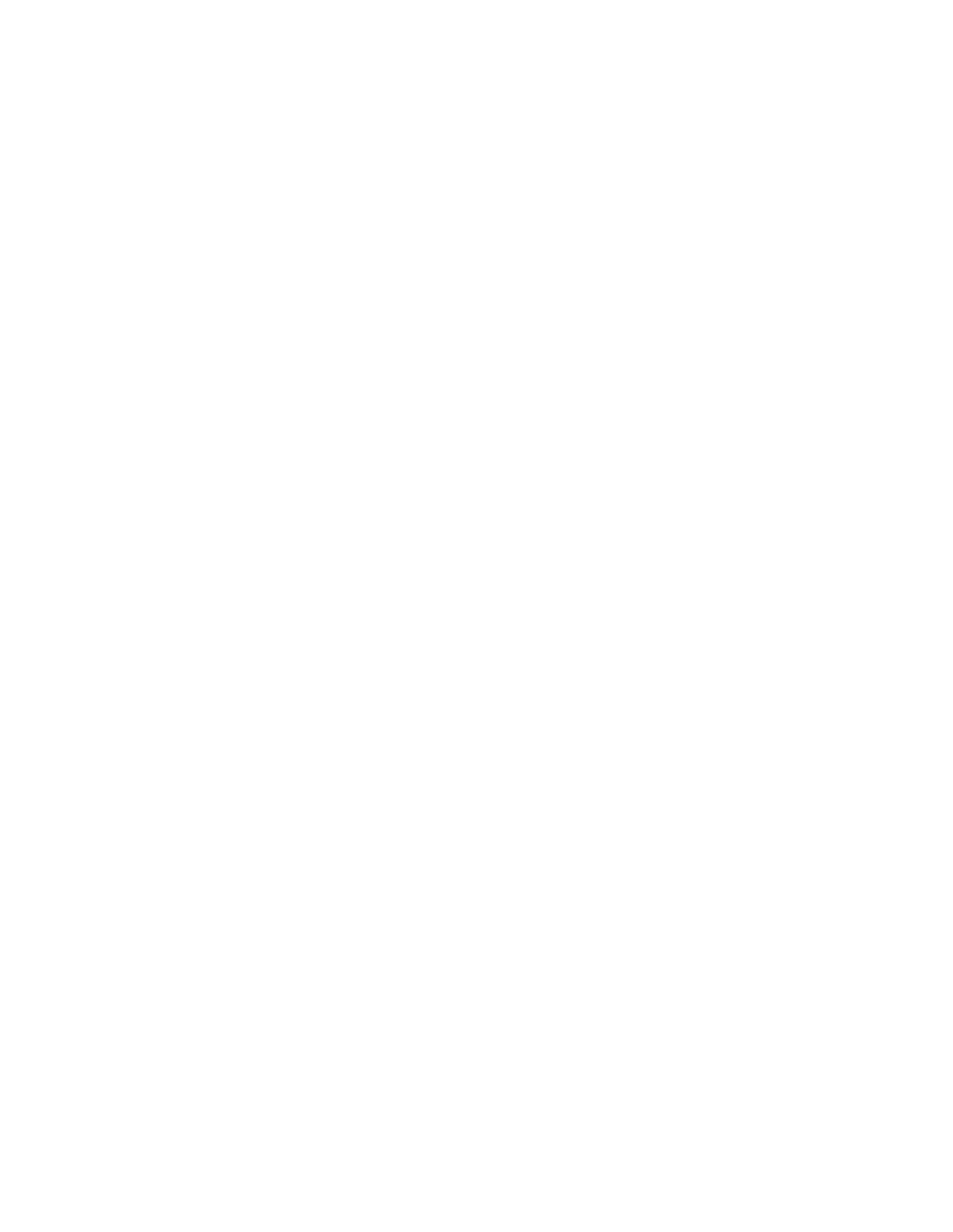# 2016

## PROBATION REPORT

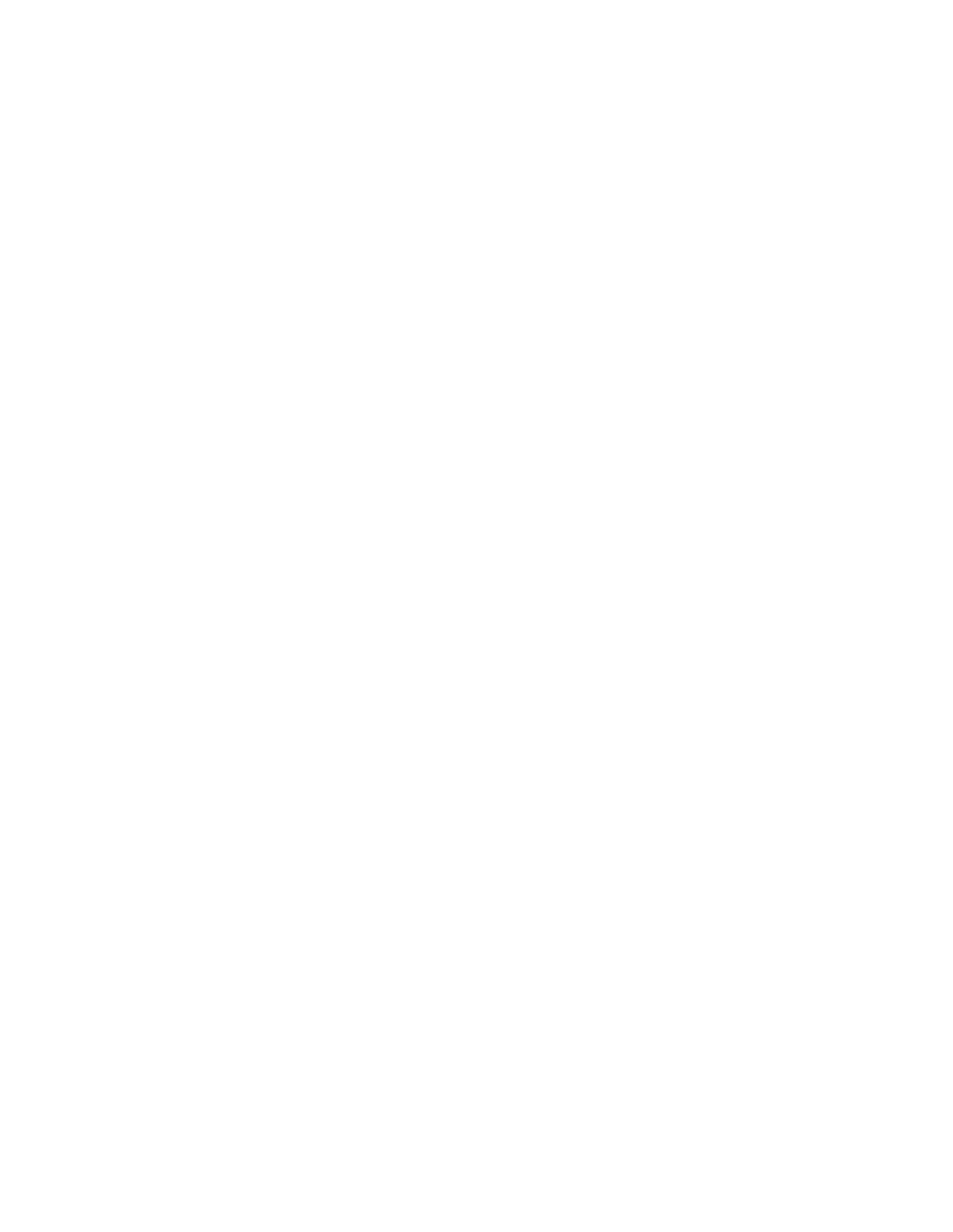The Lima Municipal Court Probation Department staff is as follows:

| <b>NAME</b>       | <b>POSITION</b>              |  |  |  |
|-------------------|------------------------------|--|--|--|
| Jeremy D. Fifer   | Chief Probation Officer      |  |  |  |
| Brett C. Holmgren | Probation Officer            |  |  |  |
| Melissa D. Ford   | Probation Officer            |  |  |  |
| Brandon M. Hoehn  | Probation Officer            |  |  |  |
| Kesha M. Micue    | Probation Officer            |  |  |  |
| Goia J. Coleman   | Probation Officer            |  |  |  |
| Denise Richardson | Court Receptionist/Probation |  |  |  |
|                   | Secretary                    |  |  |  |

On January 4, 2016, Probation Officer Goia Coleman was sworn in and joined the Probation Department as the Drug Court Probation Officer. Officer Coleman also supervises cases where more intensive supervision may be necessary.

The following reflects supervision totals during 2016 at year end:

| Total Probation referrals from Court in 2016   | 712 |
|------------------------------------------------|-----|
| Total current active Probation cases           | 835 |
| Total current pending Failure to Comply cases  | 60  |
| Total current Non-Reporting Probation cases    | 99  |
| Total current Active Community Service cases   | 33  |
| Total current Inactive Community Service cases | 26  |

On February 26, 2016, Judge David A. Rodabaugh was sworn in to replace retired Judge RicKard A. Workman.

#### DRUG COURT

Judge Hursh held her initial Treatment Court on July 16, 2015. Judge Hursh's Treatment Court received its initial certification on September 15, 2015, and its final certification on December 11, 2015. During the 2016 calendar year, Judge Hursh had ten (10) new participants enter the Treatment Court. During 2016, Judge Hursh had two (2) participants successfully complete Treatment Court, while eight (8) participants were unsuccessfully terminated. It should be noted that Judge Hursh's Treatment Court re-certification from the Ohio Supreme Court is scheduled for January 19, 2017.

Judge Rodabaugh held his initial Treatment Court session on September 22, 2016. His initial certification remains pending from the Ohio Supreme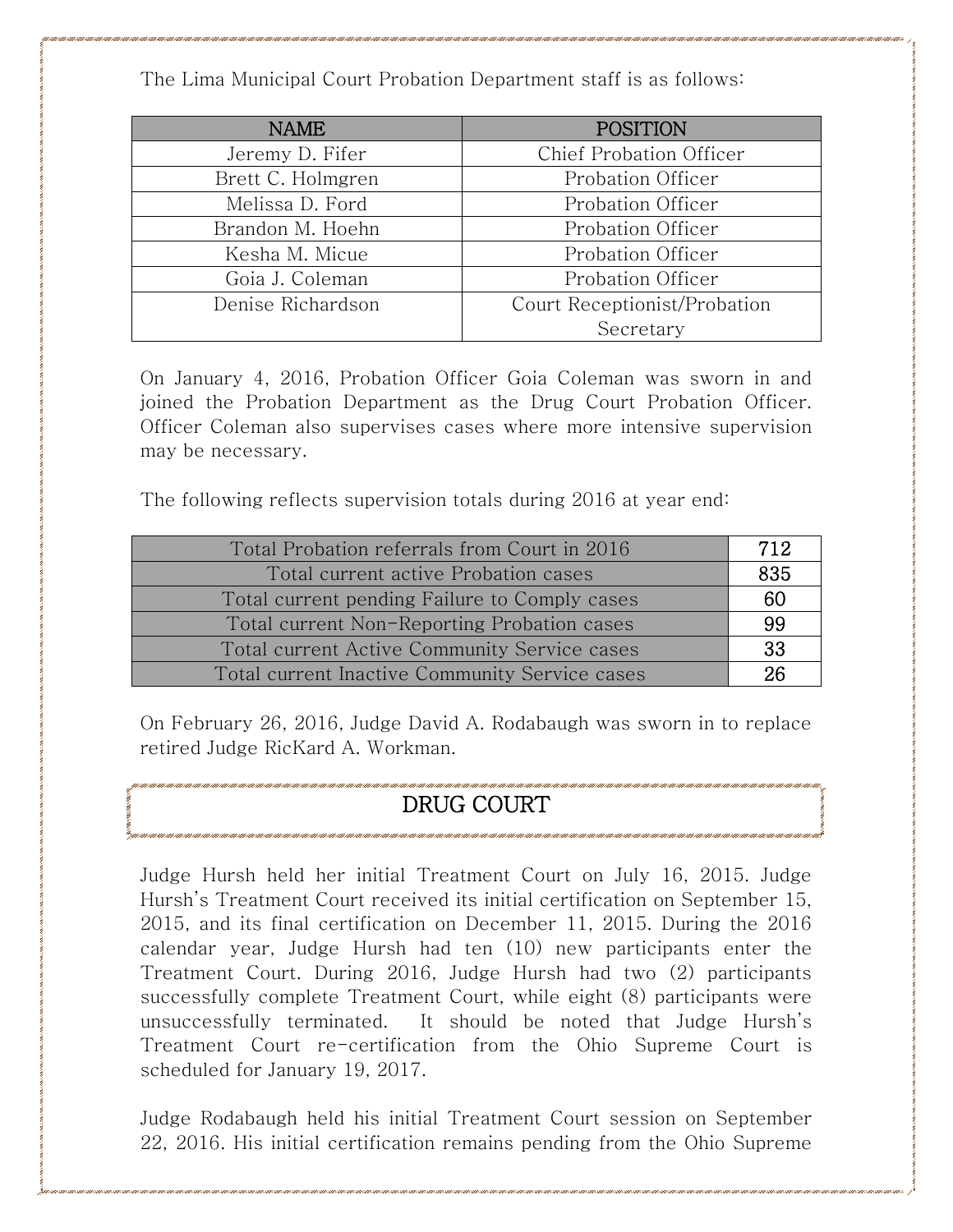Court. During the 2016 calendar year, Judge Rodabaugh had six (6) participants enter the Treatment Court. No participants have completed the Treatment Court due to the short time of the Treatment Court running. One (1) participant has been unsuccessfully terminated.

The treatment teams for each respective Drug Court continue to meet prior to Drug Court sessions to update all members of the treatment team on the status of the participants. To summarize both Treatment Courts for 2016, sixteen (16) defendants entered the Lima Municipal Treatment Courts. Judge Hursh currently has twelve (12) participants and Judge Rodabaugh has five (5) participants. With both Treatment Courts combined, there were 1,659 drug screens conducted in 2016. Of that total, 1,628 tests had negative results and 31 had positive results.

#### POST AND PRE-SENTENCE INVESTIGATION REPORTS

The Lima Municipal Court Probation Department conducts written post, pre-sentence investigation reports and oral reports as ordered by the Court. The Probation Department also complete expungement/sealing of record reports for the Court's review.

#### RELEASES/TERMINATIONS FROM PROBATION

Probation releases are divided into two categories:

- 1. Successful completion of the Probation period. If a defendant has completed all of the terms of their supervision they may be released early from supervision.
- 2. Unsuccessful Terminations
	- $\triangleright$  Failure to Comply with terms of Probation
	- $\triangleright$  Absconds from supervision
	- Receives an extended jail or prison sentence from this or another Court
	- $\triangleright$  Has failed to complete a task ordered by the Court during the Probation period.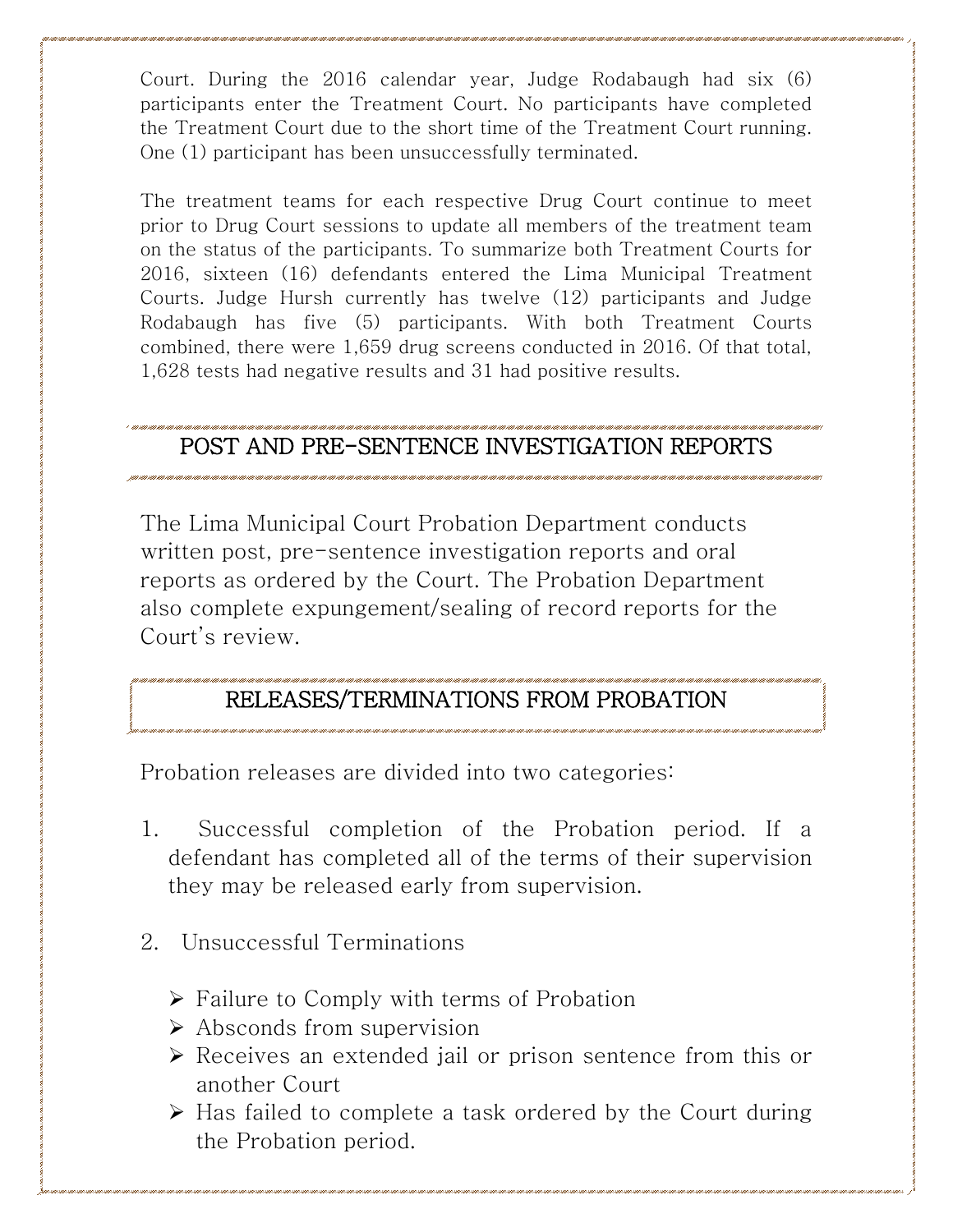Defendants can/may be placed on Non-Reporting Probation for the following:

- $\triangleright$  For good conduct until their max supervision date is achieved
- $\triangleright$  Residing out of state
- $\triangleright$  Receiving dual supervision from another Probation Department
- Ordered as Non-Reporting Probation from Court sentencing

The following is a list of the type of releases that people who were on Probation received during 2016:

| Successful Probation Completions    | 433 |
|-------------------------------------|-----|
| Unsuccessful Probation Terminations | 423 |
| Probation Terminated Due to Death   | - 2 |
| TOTAL RELEASES & TERMINATIONS       | 859 |

#### INTENSIVE PROBATION

Since December of 1997, Lima Municipal Court has contracted with the Allen County Court of Common Pleas for Intensive Probation services. It should be noted that said contract was re-signed by all seated Judges from both Courts in November 2014. The program is designed to specialize supervision for multiple OVI offenders or defendants with serious alcohol or substance abuse problems. The Intensive Probation Officer has a significantly smaller caseload of individuals allowing more contact with the offenders.

IPS is currently supervising 63 cases transferred from the Lima Municipal Court Probation Department. If the defendant successfully completes Intensive Probation, he or she may be referred back to the Lima Municipal Court Probation Department for traditional supervision for the balance of the Probation period.